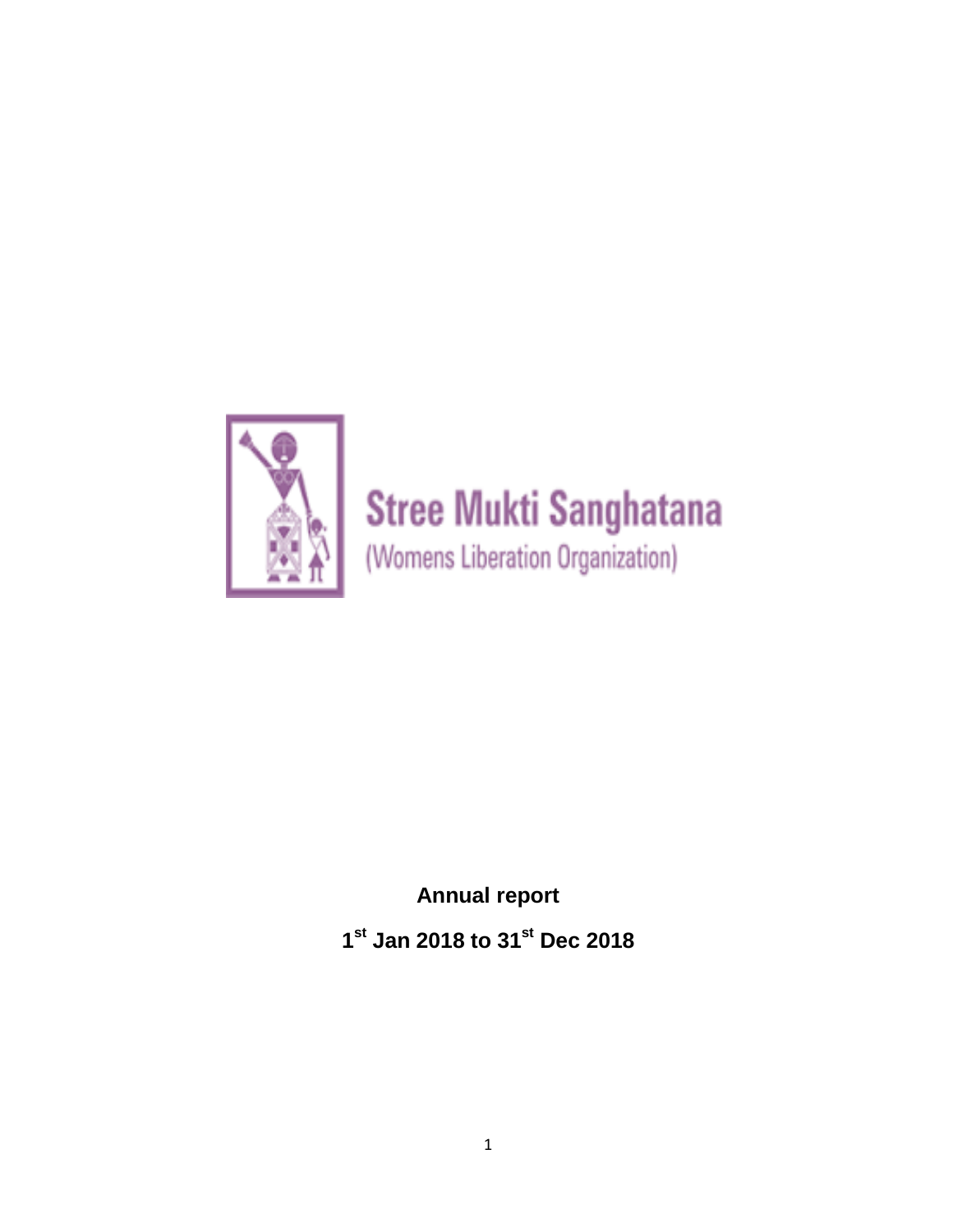# **Index**

| 7. SMS Multipurpose Centre Kopar Khairne18         |
|----------------------------------------------------|
|                                                    |
| 9. Parisar Bhagini Vikas Sangh(Mumbai and Thane)31 |
| 10. Parisar Sakhi Vikas Sanstha(Navi Mumbai)35     |
|                                                    |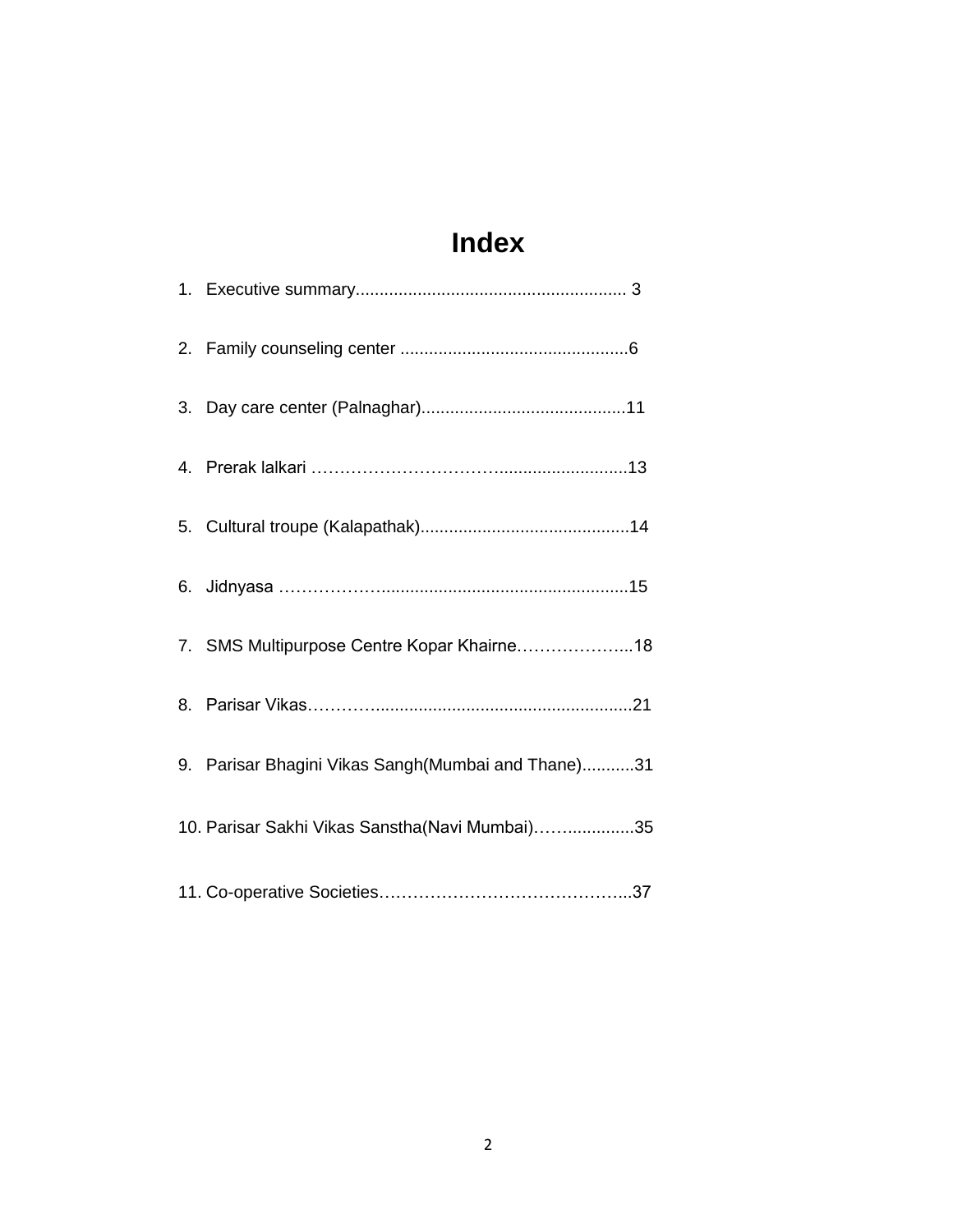### **Executive Summary**

It gives us immense pleasure to present Stree Mukti Sanghatana's annual report for the year 2018. Like every year, this year too we have conducted various activities, programs and campaigns, as per Sanghatana's objectives. As the year has come to an end we have taken another step towards women empowerment.

Stree Mukti Sanghatana is registered under the Bombay Public Trust Act 1950. Hence the trustees are entrusted with powers to take necessary important decisions regarding various policies of the organisation. After registration in 1984 some of the initial trustees have changed whereas some of the trustees who have been with the organization since its inception are still involved in its day to day functioning. This has led to smooth functioning, continuity and homogeneity in all our programs/projects. This year three activists who have been contributing to Sanghatana's development since many years were added to the existing nine-member trustee panel taking the total number of trustees to twelve. A list enumerating names and other details of the trustee panel is attached.

Sanghatana's work policy and implementation is overseen by the executive council. Trustees are ex-officio members of the executive council. Other activists who are leading various projects comprise rest of the executive council. Total number of members in executive council is 25. Every three years the executive council gets elected in an annual general body meeting. This year five members of the executive council resigned and five new members have been elected to replace those members for the next 3 years. The list of executive council members is also enclosed.

Daily work/administrative responsibilities rest with five office bearers namely the President, Vice President, Secretary, Joint Secretary and Treasurer. This year Sharada Sathe resigned from the position of Secretary for personal reasons. In the executive council meeting five new office bearers were elected. The list of the executive council is enclosed.

These changes have been intimated to the charity commissioner's office and the necessary approval orders have been obtained.

Shri. Sandeep Shrikhanhde has been appointed as the Statutory Auditor of Stree Mukti Sanghatana. He has filed the IT returns of 2017-18 and has filled and submitted the IX C form to the Charity Commissioner. He has also submitted the FCRA report. He has also submitted the 2018-19 budget to the charity commissioner.

The necessary formalities for Employees State Insurance Scheme has been completed smoothly and many of our employees are benefitting from the ESIC schemes.

The process of updating Stree Mukti Sanghatana's website was completed this year.

Last year Stree Mukti Sanghatana undertook a skill development initiative to upgrade employee skills and the first workshop was then conducted by Prerena Rane. We took that forward this year by conducting personality development workshops. Under this initiative the first batch employees were taught to speak and write in English. This initiative was successful and many employees from this batch are making attempts to write reports in English and communicate in English.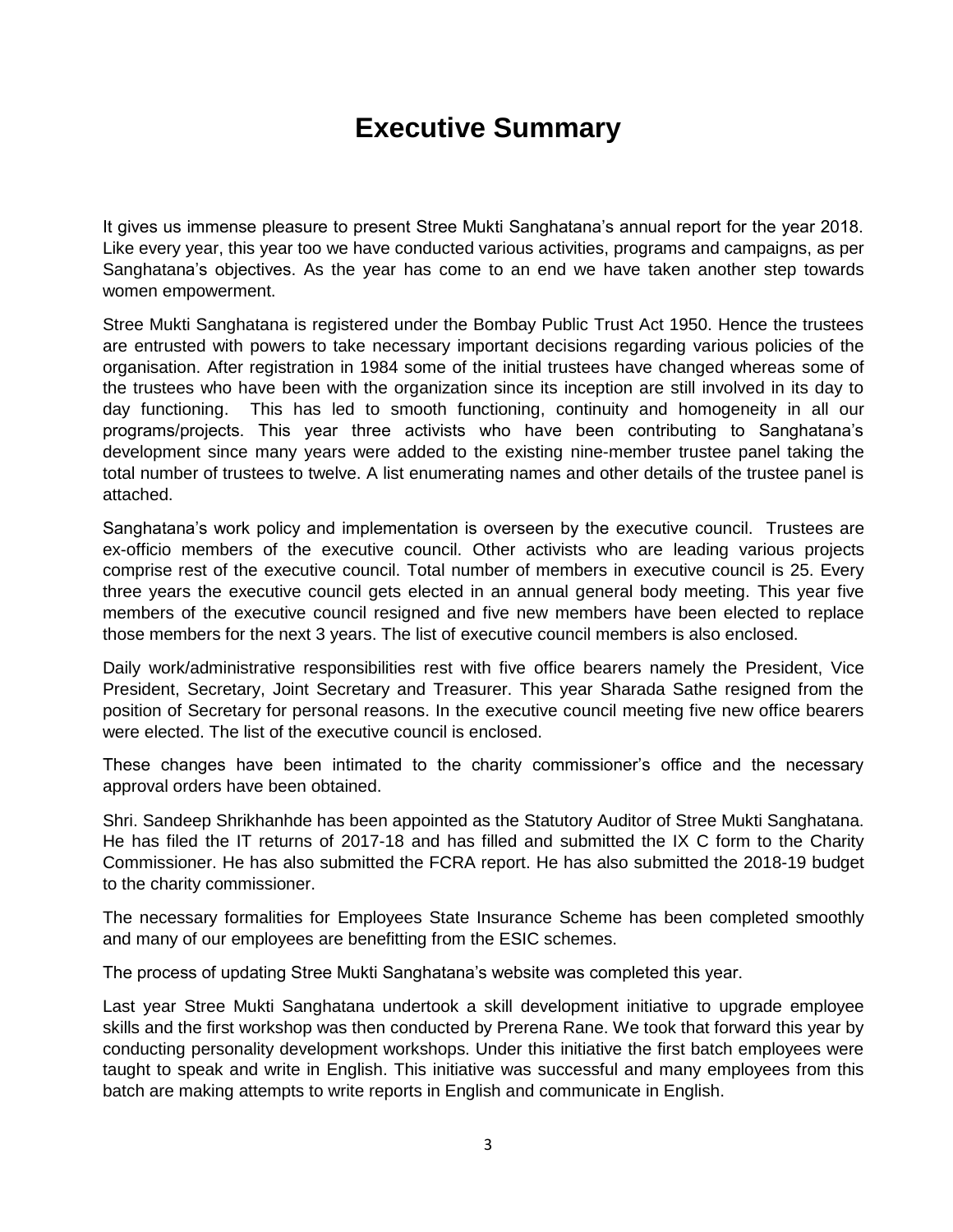The number of cases approaching the family counseling centers is constantly on the rise. Our counselors are striving hard to help them get justice. They also conduct premarital workshops in communities and colleges. This helps generate more awareness about the issue. Stree Mukti Sanghatna's cultural troupe also generates awareness through various media on various issues.

Since Stree Mukti Sanghatana's crèche is having a very efficient track record more and more institutions are approaching us with proposals to establish crèches for their employees. This year the number of crèches increased from 9 to 11 with 2 new crèches being established at Mazgaon dock and Rashtriya Chemicals and Fertilisers (RCF).

Stree Mukti Sanghatana's mouth piece 'Prerak Lalkari' has been helping Sanghatana achieve its objective by publishing articles on various issues. Like every year this year too a special edition of Prerak Lalkari was released on Women's Day.

Under Parisar Vikas 7-8 different projects are being implemented at simultaneously. These include different workshops and training programs for parisar bhaginis and their children. Work on waste management is continuously going on. The Secretarial position of 'Akhil Bharatiya Kachravechak Aghadi', which is a national level organization was awarded to Stree Mukti Sanghatna. We took initiative in organizing a national level meet of all organizations under the Aghadi.

In Pune 'Jidnyasa' project is being run in various schools for adolescent boys and girls. The counselors efficiently establish trust with these adolescents and help them open up and sort out their problems.

Various workshops were conducted in our Koparkhairne's multipurpose center. The center has successfully made its mark by making maximum utilization of its available space.

Such numerous and varied activities require a lot of funds. Funds entrusted to us by our donors are utilized with minute, critical and careful planning. No amount of gratitude expressed would suffice to explain the heartfelt thanks we would like to express to our donors to help us carry forward the work of socio-economic empowerment of society.

|         | <b>LIST OF TRUSTEES</b> |         | <b>LIST OF EXECUTIVE</b> |
|---------|-------------------------|---------|--------------------------|
| Sr. No. | Name                    | Sr. No. | Name                     |
| 1.      | Jyoti Mhapsekar         | 1.      | Jyoti Mhapsekar          |
| 2.      | Amol Kerkar             | 2.      | Amol Kerkar              |
| 3.      | Sharada Sathe           | 3.      | Sharada Sathe            |
| 4.      | Pradnya Saraf           | 4.      | Pradnya Saraf            |
| 5.      | Nilima Deshpande        | 5.      | Nilima Deshpande         |
| 6.      | Mrunalini Sathe         | 6.      | Dr. Mrunalini Sathe      |

| <b>LIST OF TRUSTEES</b> |         | LIST OF EXECUTIVE COUNCIL |  |  |  |  |
|-------------------------|---------|---------------------------|--|--|--|--|
| me                      | Sr. No. | Name                      |  |  |  |  |
| ti Mhapsekar            | 1.      | Jyoti Mhapsekar           |  |  |  |  |
| ol Kerkar               | 2.      | Amol Kerkar               |  |  |  |  |
| arada Sathe             | 3.      | Sharada Sathe             |  |  |  |  |
| ıdnya Saraf             | 4.      | Pradnya Saraf             |  |  |  |  |
| ma Deshpande            | 5.      | Nilima Deshpande          |  |  |  |  |
| <b>unalini Sathe</b>    | 6.      | Dr. Mrunalini Sathe       |  |  |  |  |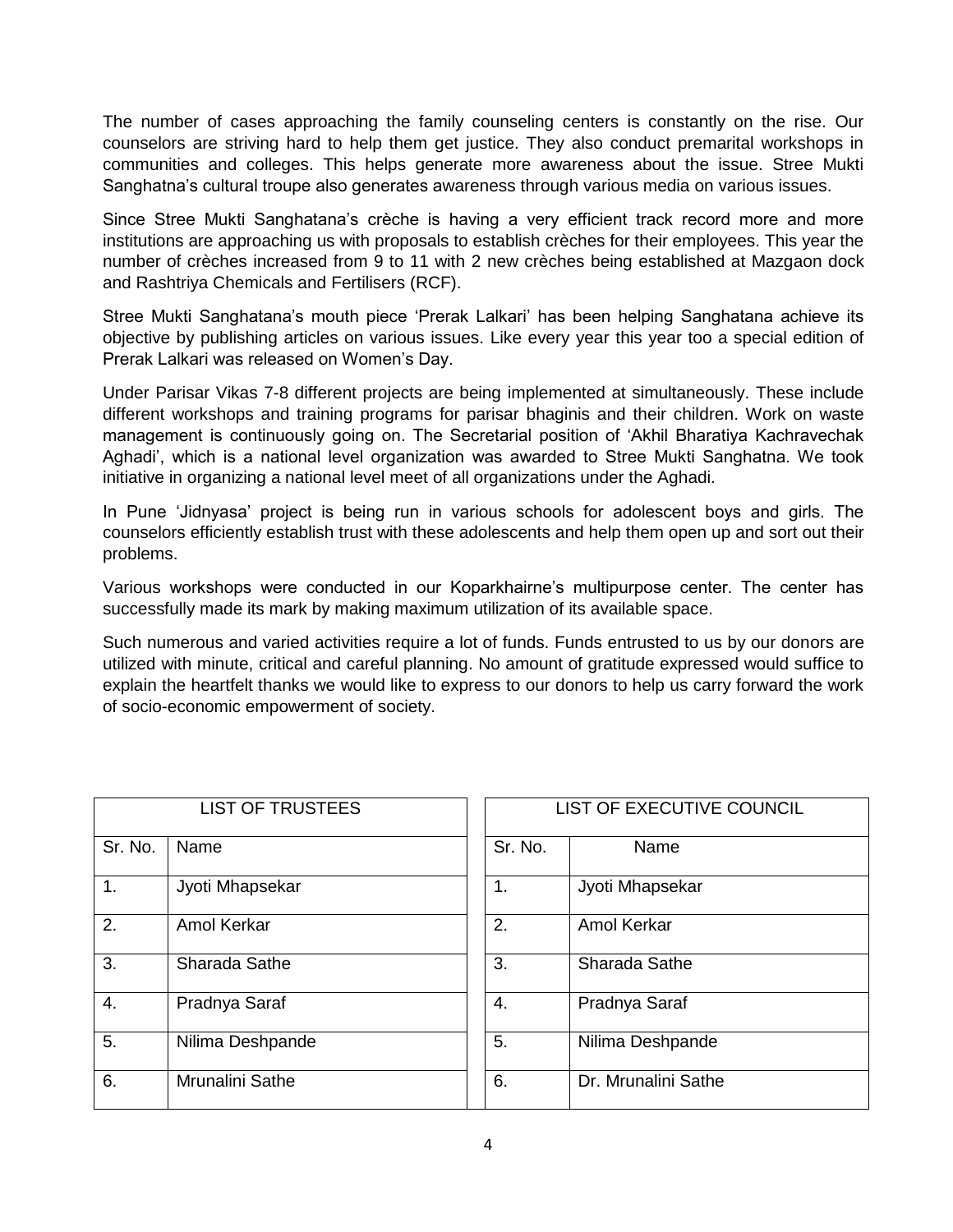| 7.  | Yogini Raul      | 7.  | Yogini Raul      |
|-----|------------------|-----|------------------|
| 8.  | Maya Kabre       | 8.  | Maya Kabre       |
| 9.  | Jayashree Pandit | 9.  | Jayashree Pandit |
| 10. | Vrushali Magdum  | 10. | Vrushali Magdum  |
| 11. | Karuna Gokhale   | 11. | Karuna Gokhale   |
| 12. | Shakuntala Gujar | 12. | Shakuntala Gujar |

|         | <b>LIST OF OFFICE BEARERS</b>    | 14. | Sangeeta Saraf        |
|---------|----------------------------------|-----|-----------------------|
| Sr. No. | Name                             | 15. | Nilambari Dongre      |
| 1.      | Jyoti Mhapsekar (President)      | 16. | Alka Pavangadkar      |
| 2.      | Pradnya Saraf (Vice President)   | 17. | Shobha Kokitkar       |
| 3.      | Amol Kerkar (Secretary)          | 18. | Vrushali Damle        |
| 4.      | Nilima Deshpande (Jt. Secretary) | 19. | Sonali Damle          |
| 5.      | Yogini Raul (Treasurer)          | 20. | Nisha Bandekar        |
|         |                                  | 21. | Karuna Ghate          |
|         |                                  | nn. | $O$ usita $O$ odofulo |

| 7.                | Yogini Raul           |
|-------------------|-----------------------|
| 8.                | Maya Kabre            |
| 9.                | Jayashree Pandit      |
| 10.               | Vrushali Magdum       |
| 11.               | Karuna Gokhale        |
| 12.               | Shakuntala Gujar      |
| $\overline{13}$ . | <b>Arvind Vaidya</b>  |
| $\overline{14}$ . | Sangeeta Saraf        |
| $\overline{15}$ . | Nilambari Dongre      |
| $\overline{16}$ . | Alka Pavangadkar      |
| 17.               | Shobha Kokitkar       |
| 18.               | <b>Vrushali Damle</b> |
| 19.               | Sonali Damle          |
| 20.               | Nisha Bandekar        |
| $\overline{21}$ . | Karuna Ghate          |
| 22.               | Sunita Sadafule       |
| 23.               | Sunita Patil          |
| $\overline{24}$ . | Rajesh Kolambkar      |
| 25.               | Ujwala Tawde          |
|                   |                       |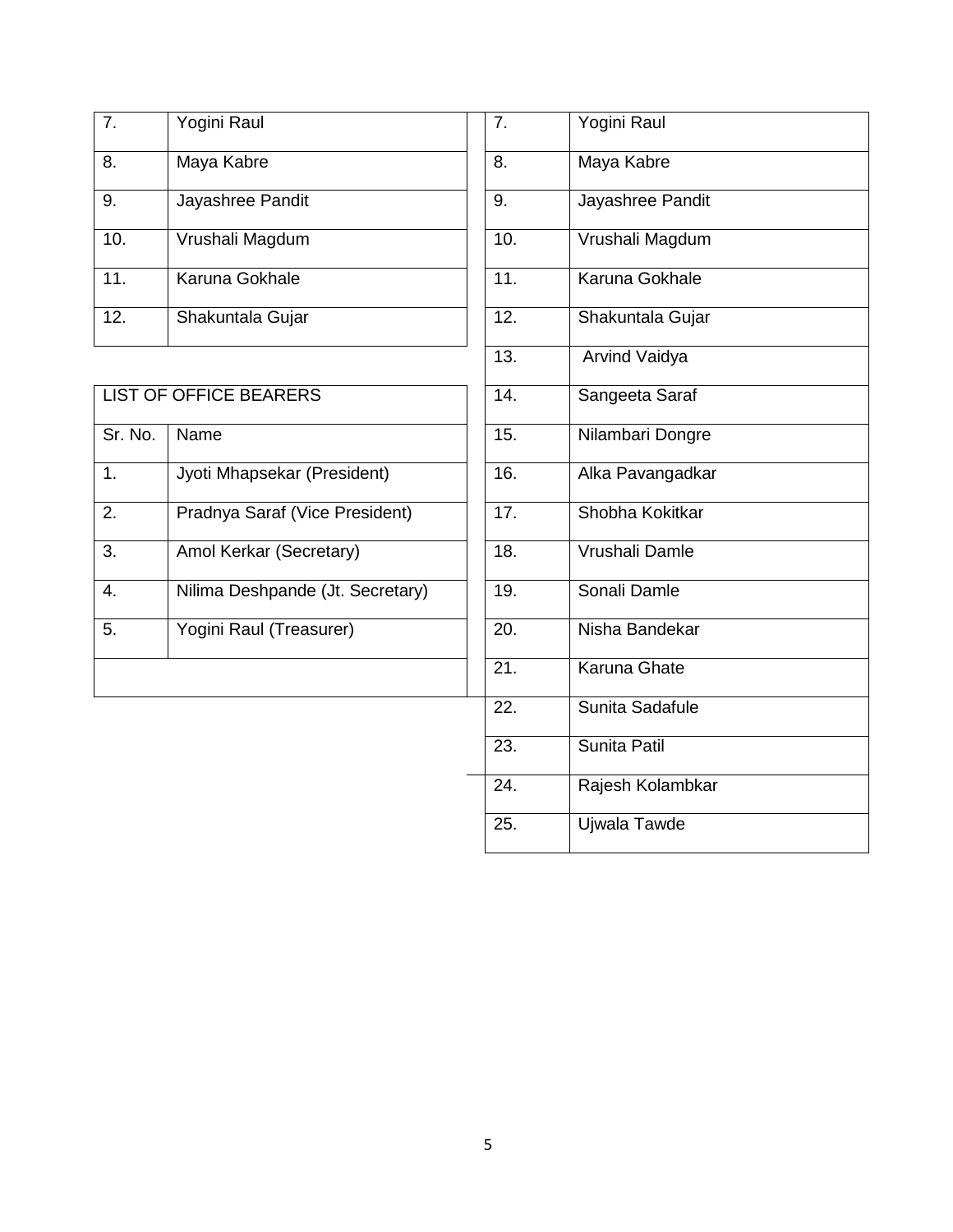## **Family Counseling Center**

### Working of family counseling centers

The basic ideology behind formation of Family Counselling Centres has been that women's issues should not be treated as personal problems but should be considered as problems on social level; violence free life is right of each and every woman. The FCC project of SMS is 34 years old. Initially this program was run on voluntary basis only but today there are a total of 23 employees and 19 volunteers in the 9 centres at Parel, Chembur, Vashi, Koparkhairne, Mumbra, Pune, Buldhana, Osmanabad and Powai.

| Sr. No.          | Centre                                             | No. of full-time   No. of volunteers.<br>workers |                |
|------------------|----------------------------------------------------|--------------------------------------------------|----------------|
| 1.               | Parel                                              | 3                                                | $\overline{2}$ |
| 2.               | Chembur                                            | $6\phantom{1}6$                                  | 5              |
| $\overline{3}$ . | Vashi                                              | 5                                                | $\overline{4}$ |
| 4.               | Powai (from 1 <sup>st</sup> October 2018)          | $\overline{1}$                                   | 1              |
| 5.               | Mumbra                                             | $\overline{2}$                                   | $\overline{2}$ |
| 6.               | Pune                                               | $\overline{2}$                                   | 3              |
| $\overline{7}$ . | <b>Buldhana</b>                                    | $\overline{2}$                                   | $\overline{2}$ |
| 8.               | Osmanabad                                          | $\overline{2}$                                   | $\overline{0}$ |
| 9.               | Koparkhairne (Up to 30 <sup>th</sup> Sept<br>2018) |                                                  |                |
|                  | <b>TOTAL</b>                                       | 23                                               | 19             |

#### Work over view:

The Counselling project focuses on the following –

- 1. Counselling
- 2. Awareness programs/ campaigns
- 3. Common networking
- 4. Student/activist training
- 5. Local activist training.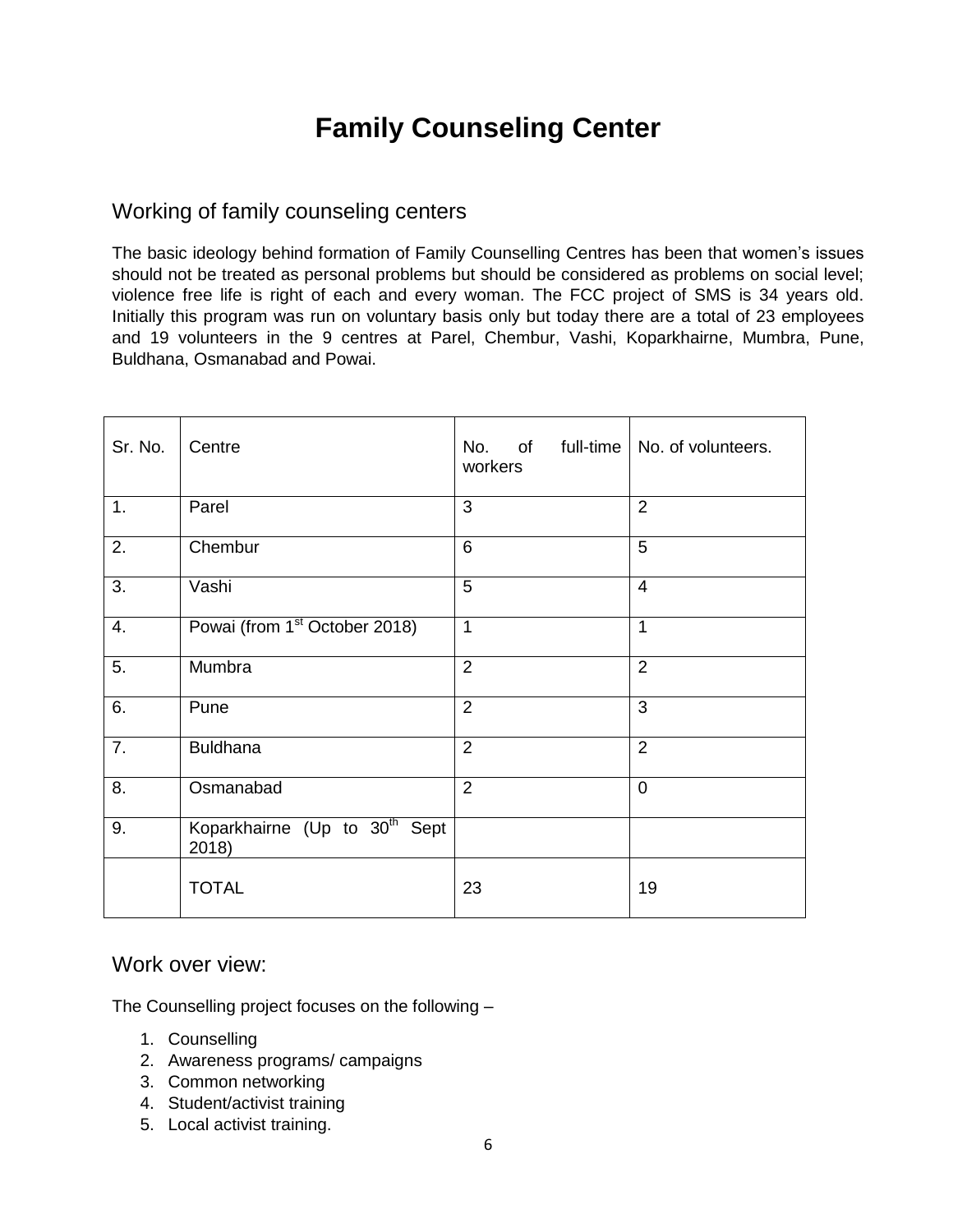#### **1. Counseling report:**

The family system is extremely important in cementing women's position in the society. Keeping the woman as central focus all men and women are provided free counselling services in this centre.

We first hear the full argument of the person with problem. Then we send a letter to the person against whom the complaint has been registered. We then listen to what the person against has to say. This is followed by a joint meeting for counselling both of them. If the person against whom the complaint has been registered does not come to the centre we conduct home visits, office visits, etc. Sometimes to solve the problem we take help of local people, neighbours to put social pressure. We could also connect with a likeminded social organisation to solve the problem.

Cases review:

In 2018 over all 1047 new cases were registered. A total of 1425 cases including 1047 new cases and 378 old cases were handled.

Though some of the cases registered this year were different in some ways many of the problems were similar to earlier years. These included mental, physical and sexual harassment, domestic violence, humiliation, bigamy, dowry, rape, addiction, premarital problems, property disputes, mental illness, parental interference in marriage, extra marital affairs, cheated in financial matters, senior citizen problems, etc.

Various types of assistance were provided to the cases. These included legal help to 197 cases, police help in 85 cases, temporary shelter to 7 cases, psychological help to 45, economic assistance to 34 cases, educational help to 8 cases, protection officer's help to 61 cases, court help to 26 cases, other NGOs assistance to 28 cases, assistance of deaddiction centre to 24 cases, medical help to 21 cases, children's custody in 9 cases, employment assistance to 9 cases, help avail government schemes to 16 cases, children's hostel help provide to 20 cases, assistance in vocational guidance provided to 9 cases.

#### **2. Awareness Generation programs:**

Apart from counselling we believe it is extremely important to initiate a dialogue with people from various stratas of Society to increase level of awareness about general issues. To achieve this we conduct various activities such as premarital counselling workshops, poster exhibition, plays by our cultural troupe, legal awareness, gender sensitization, de-addiction, etc.

| Program | Parel | Chem | Vashi | KK | Mum | Powai | Pune | . Bul | l Osm | <b>TOTAL</b> |
|---------|-------|------|-------|----|-----|-------|------|-------|-------|--------------|
|         |       | bur  |       |    | bra |       |      | dha   | nab   |              |
|         |       |      |       |    |     |       |      | na    | ad    |              |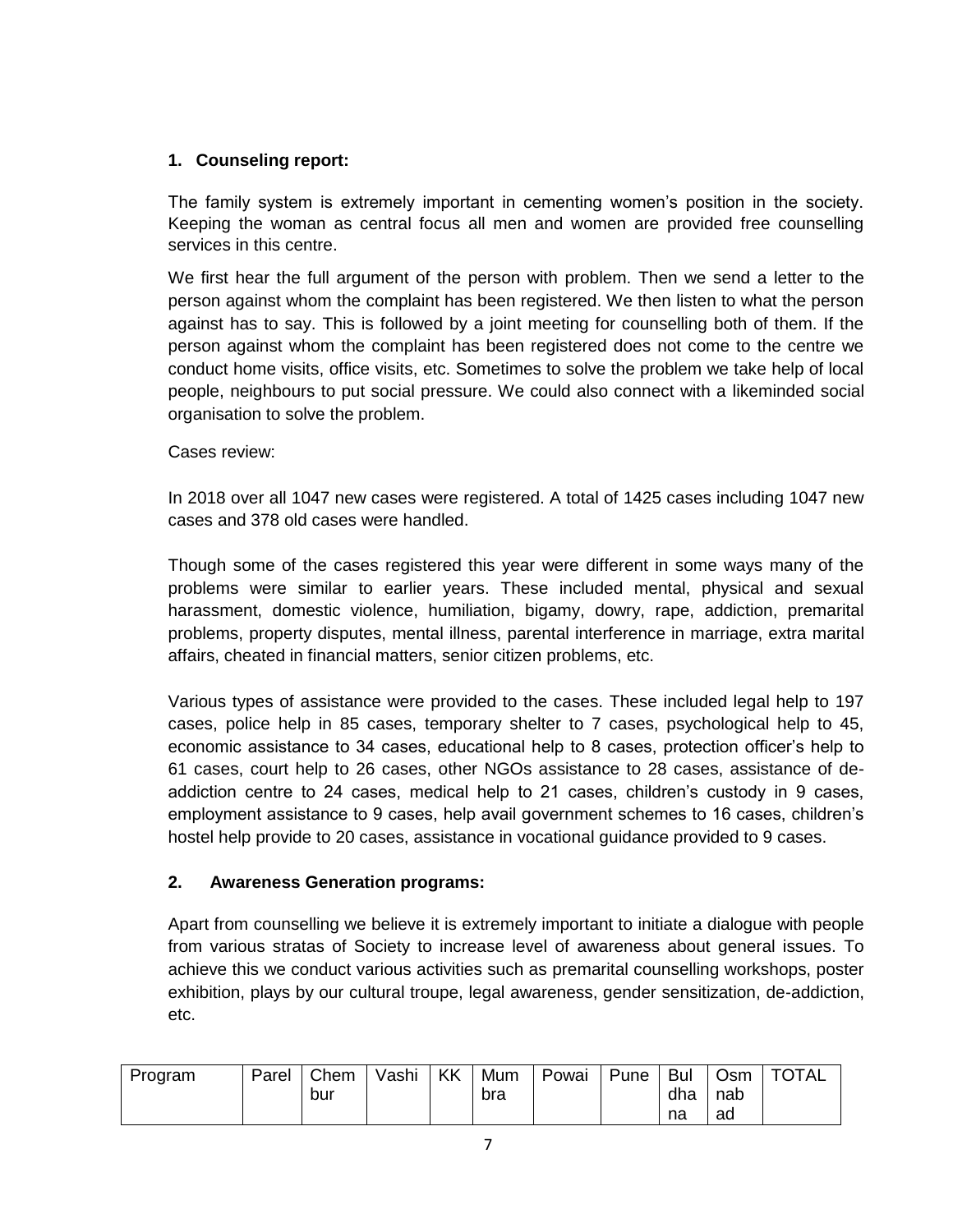| Awareness<br>at<br>program<br>community<br>level                        | 10                      | 16             | 13             | $\mathbf{1}$   | $\overline{\mathbf{4}}$ | 5           | 17             | $\overline{7}$ | $\overline{2}$ | 74             |
|-------------------------------------------------------------------------|-------------------------|----------------|----------------|----------------|-------------------------|-------------|----------------|----------------|----------------|----------------|
| Cultural<br>troupe's<br>performances<br>at community<br>level           | $\overline{2}$          | $\mathbf 0$    | $\mathbf{1}$   | $\mathbf 0$    | $\mathbf 0$             | $\mathbf 0$ | $\mathbf{1}$   | $\mathbf 0$    | $\mathbf 0$    | $\overline{4}$ |
| Youth<br>campaigns<br>through<br>premarital<br>counselling<br>workshops | $\overline{1}$          | 8              | 5              | $\mathbf 0$    | $\overline{0}$          | $\mathbf 0$ | 3              | $\overline{0}$ | $\mathbf 0$    | 17             |
| Youth<br>Campaigns<br>through<br>cultural<br>troupe<br>performances     | $\mathbf{1}$            | $\mathbf 0$    | $\mathbf 0$    | $\mathbf 0$    | $\mathbf 0$             | $\mathbf 0$ | $\overline{0}$ | $\overline{0}$ | $\mathbf 0$    | $\mathbf{1}$   |
| De-addiction<br>awareness<br>programs                                   | $\overline{\mathbf{4}}$ | 9              | $\overline{4}$ | $\mathbf 0$    | $\mathbf{1}$            | $\mathbf 0$ | $\mathbf 0$    | $\mathbf 0$    | $\mathbf 0$    | 18             |
| Community<br>counsellors<br>training                                    | $\overline{11}$         | 11             | 9              | $\mathbf 0$    | $\overline{2}$          | $\mathbf 0$ | $\overline{7}$ | $\overline{0}$ | $\mathbf 0$    | 40             |
| Networking<br>programs<br>with<br>other<br><b>NGOs</b>                  | 5                       | 12             | 3              | $\mathbf 0$    | 8                       | $\pmb{0}$   | 14             | $\mathbf{1}$   | 3              | 46             |
| Staff training<br>programs                                              | $\mathbf 0$             | $\overline{7}$ | $\mathbf{1}$   | $\overline{0}$ | $\mathbf 0$             | $\mathbf 0$ | $\overline{2}$ | $\mathbf{1}$   | $\mathbf 0$    | 11             |

(a) Community counselor's training**:** 

It is essential that a woman facing any kind of abuse gets immediate help. The first person they approach for help are often local social workers. It is therefore necessary to empower local social workers/activists with information which will help them function more efficiently by increasing their knowledge base, understand the concept of violence with respect to their role as a social worker, to reinforce and help them recognize the feeling that they are doing something for the society. Parel,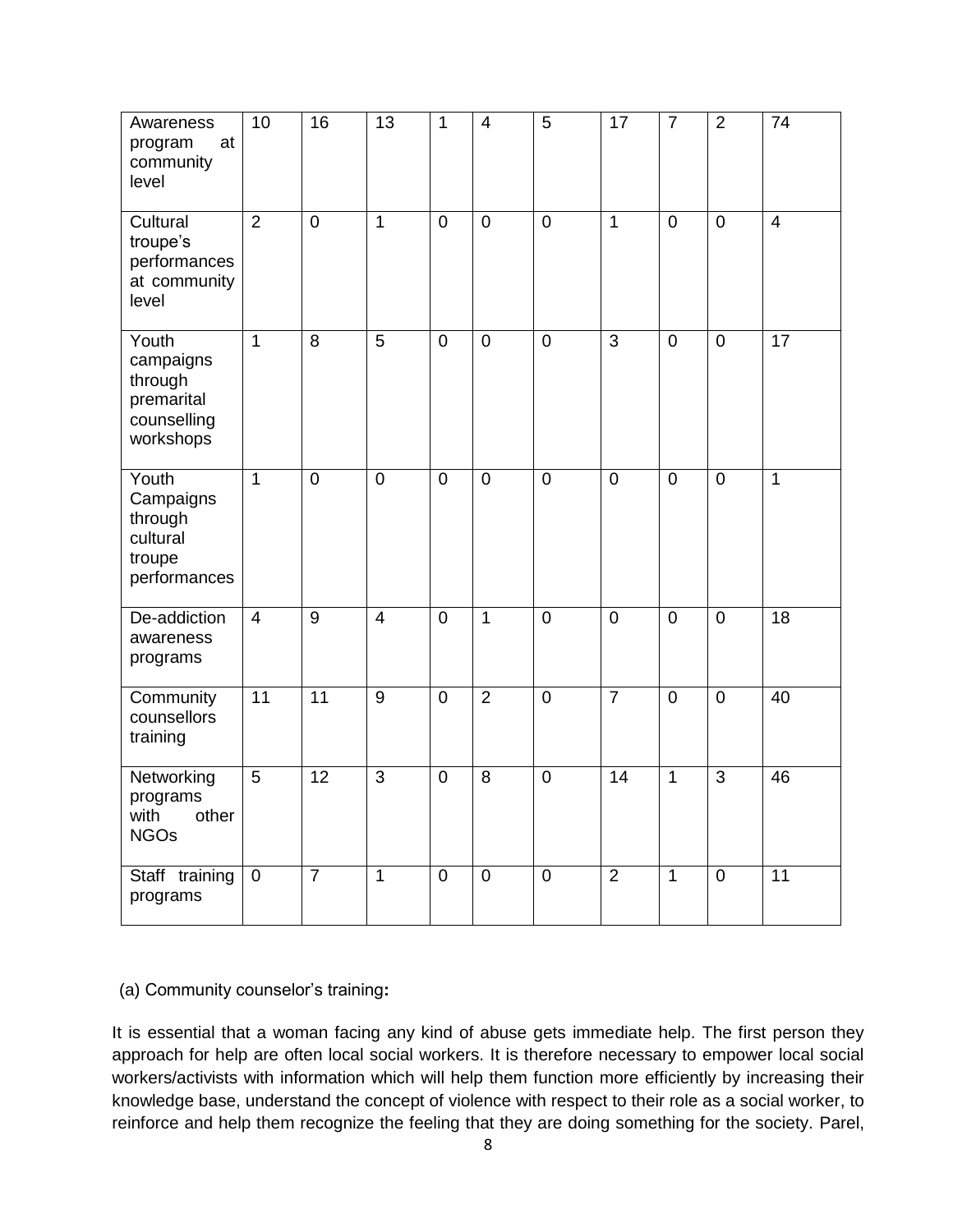Chembur and Vashi branches of SMS have completed their first batch of community counselor training program and are in the process of training the second batch. This batch constitutes young women and students. 4% of the trained community counsellors are still active in their local SMS centre's day to day work. Namrata, Shakuntala, Husana, Mangal, Bayadabai, Gulshan, Meena, Vimal, Rekha, Geeta, Roshni, Vrushali, Sheetal, Kalpana, Pramodini are the 15 community counsellors who help the counselling centre.

Pune FCC conducted the community counsellor training for Pune Family Planning Association of India's sahayoginis. These sahayoginis help women in distress approach the FCC.

(b) Student/volunteer training:

In the counselling process we always feel the need for trained professionals. We have included students who come to the organisation for training along with our old and new volunteers in our various training programs. As part of their training, students were required to conduct programs throughout the year. Two foreign students have completed field work with us in the year 2018. Tilak Vidyapeeth, TISS, SNDT and other degree college students have completed their field work with us this year.

#### **3. Common networking programs with other NGOs:**

Many organisations work in their individual capacity to decimate violence against women through intervention, awareness programs, counselling, safety planning, legal awareness and implementation, creating pressure groups, research, organisation, etc. It is necessary for all these NGOs to exchange their ideas, experiences with each other. Such mutual exchange of information empowers all workers with more knowledge and increases their efficiency. Through common networking programs we have conducted many programs during the year 2018. In 2019 the 3<sup>rd</sup> 'Maharashtra Mahila Hinsa Mukti Parishad' will be conducted in Nasik on 21<sup>st</sup>, 22<sup>nd</sup> and 23<sup>rd</sup> December. SMS was the organiser for the first 2 parishads and we will continue to be organiser for the third parishad as well.

Our activists are part of the Internal Complaints Committees formed to protect women from sexual harassment in work place18 organisations.

#### Work review:

Parel centre: This centre has strived to help senior citizens recover property ranging from 50 lakhs to 5 crores. The Mumbai city collector extended his full co-operation to us. Women were provided assistance in getting alimony of Rupees 2 lakhs and 250 gms of gold was recovered as part of their streedhan. They also collected Rs. 42,000/- towards donation. 12 cases were referred to KEM hospital for de-addiction treatment of which 4 have completely given up on their addiction. 12 cases were referred for psychiatric treatment of which 2 cases have completely recovered. 9 cases were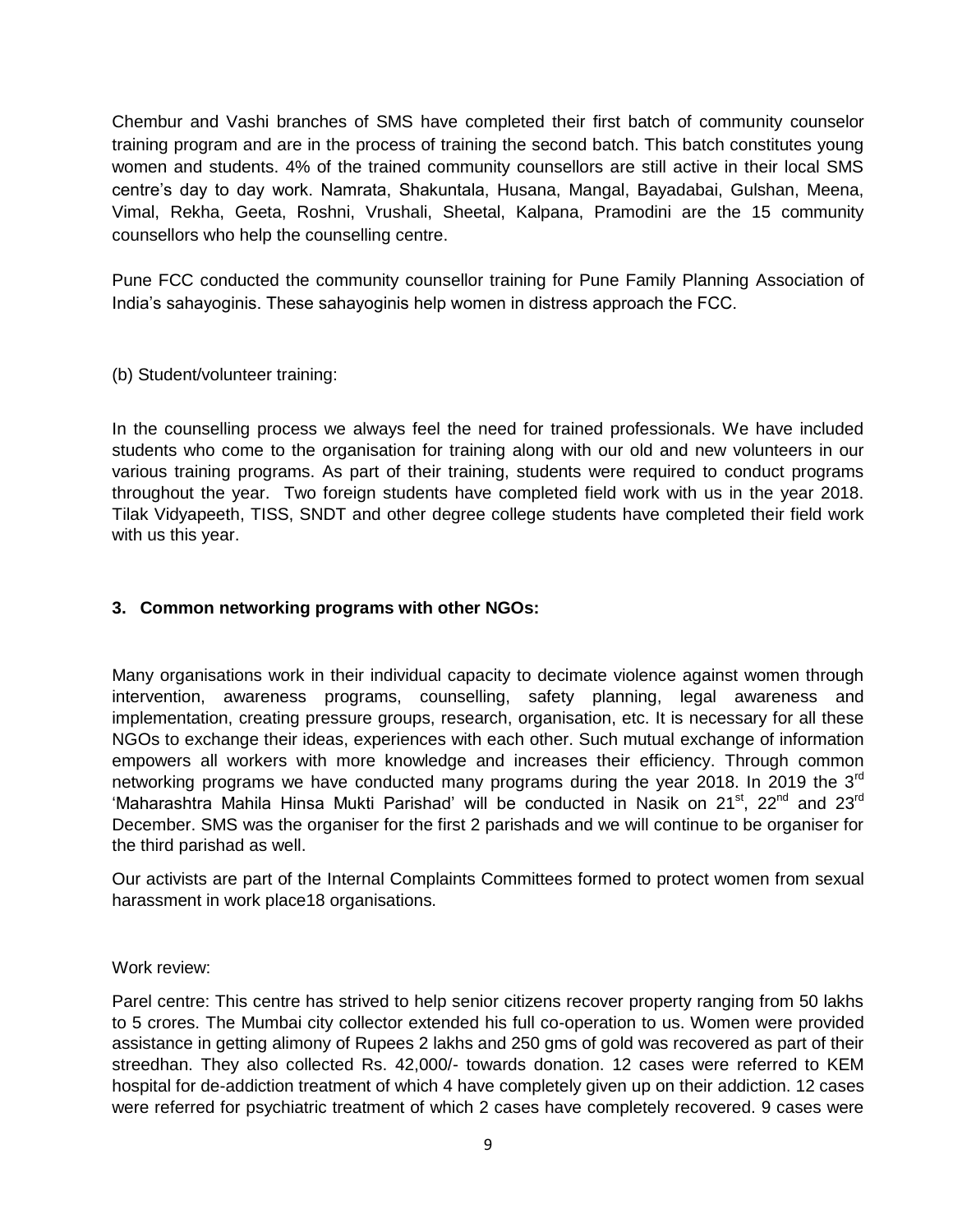filed under the DV act and 4 cases were helped in obtaining divorce through mutual consent. 5 women were helped avail educational or vocational training.

Chembur centre: This centre helped 9 senior citizens. Women were provided assistance in getting alimony of Rupees 3 lakhs and 300 gms of gold was recovered as part of their streedhan. 4 cases were filed under DV act, 11 cases were helped in obtaining divorce by mutual consent. Two women were helped avail educational or vocational training. 12 widows were assisted in obtaining Rupees twelve hundred towards Diwali gift. This year Dr. Shraddha Mukhedkar started volunteering to assist in psychological counselling.

Vashi Centre: In this centre, women were provided in getting assistance of Rupees of seven lakhs and 100 gms of gold was recovered as part of their streedhan. Rupees seven thousand was collected towards donations. This year 36 awareness programs were conducted.

Pune Centre: The centre activists visited other Pune NGOs to provide information about work and functioning of SMS. They generated a revenue of Rs. 15,000/- through poster exhibition and display. This year Tilak Vidyapeeth has started sending their students for field work. Supriya Bendkhale has been appointed as counsellor and Anuradha Raskar has been appointed as supportive staff.

Kalamboli Centre: This centre conducted many legal awareness programs. Programs were conducted for school children.

Mumbra Centre: A project called public hearing (Jansunwai) was conducted to discuss the problems and solutions towards women's safety in public places.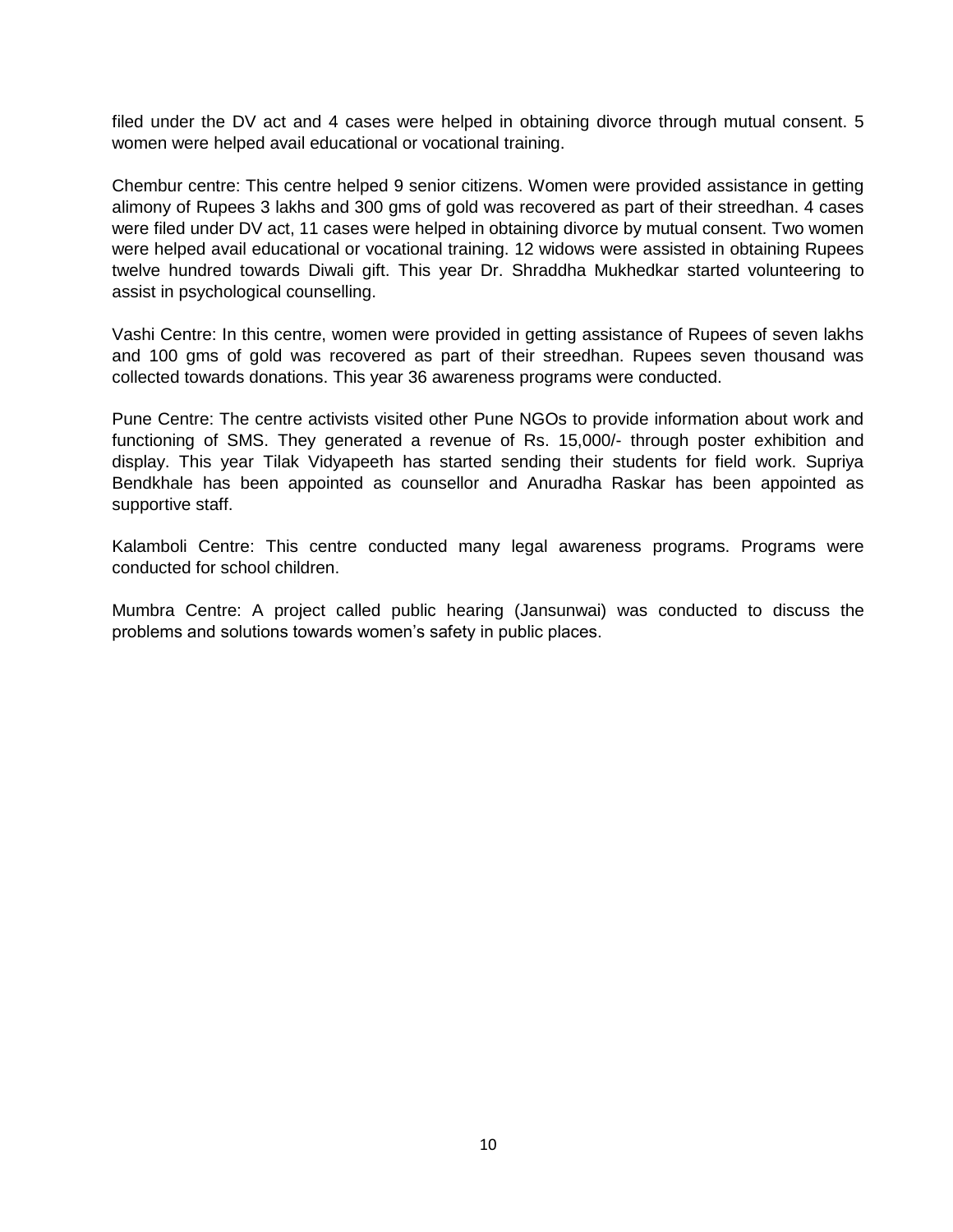### **Day Care Center Aamache Ghar (Palnaghar)**

Stree Mukti Sanghatana runs 11 creche's in Mumbai and Navi Mumbai.

| Sr.<br>No.       | Name of the creche    | <sub>of</sub><br>Year<br>establishment | of<br>No.<br>sevikas<br>(children's<br>caretakers) | No.<br>of<br>children | Donor (space given<br>by)           |
|------------------|-----------------------|----------------------------------------|----------------------------------------------------|-----------------------|-------------------------------------|
| 1.               | Belapur Sec 4         | 1989                                   | Ful I time:<br>7<br>Part time :                    | 30                    | Smt. Patwardhan                     |
| 2.               | Belapur Sec 1.        | 1989                                   | 6                                                  | 31                    | <b>CIDCO</b>                        |
| $\overline{3}$ . | <b>Borivli Creche</b> | 1989                                   | 6                                                  | 17                    | Maharashtra<br>Government           |
| 4.               | <b>IDBI Ghatkopar</b> | 1995                                   | $\overline{4}$                                     | 11                    | <b>IDBI</b>                         |
| 5.               | Andheri Seepz         | 2011                                   | $\overline{7}$                                     | 27                    | Seepz Authority                     |
| 6.               | Mumbai Central RBI    | 2014                                   | $\overline{4}$                                     | 17                    | R.B. I.                             |
| $\overline{7}$ . | Goregaon RBI          | 2015                                   | 3                                                  | $\overline{7}$        | $\overline{R}$ .B. I.               |
| 8.               | Koparkhairne          | 2015                                   | Full time: 1<br>Part time :<br>3                   | 13                    | Mukti<br><b>Stree</b><br>Sanghatana |
| 9.               | <b>Chembur BPCL</b>   | 2016                                   | Full time: 3<br>Part time :                        | 15                    | <b>BPCL</b>                         |
| 10.              | Mazgaon Docks         | 2018                                   | 3                                                  | 9                     | Mazgaon docks                       |
| 11.              | <b>RCF</b>            | 2018                                   | $\overline{2}$                                     | 4                     | <b>RCF</b>                          |

Children availing crèche facilities are provided with breakfast, milk, lunch in the crèche premises itself. Packed lunch is provided for school going children. The crèche workers daily prepare fresh and nutritious food which is served to the children. Apart from this there is also a facility to keep children in the crèche for one full day. Parents truly benefit from this scheme.

Aamache Ghar (Palnaghar) activities:

- Children are prepared to go to school
- They are helped in doing various activities including homework
- They are engaged in playing, reading books, drawing and other hobbies and activities
- National, Social and cultural festivals and birthdays of children are celebrated.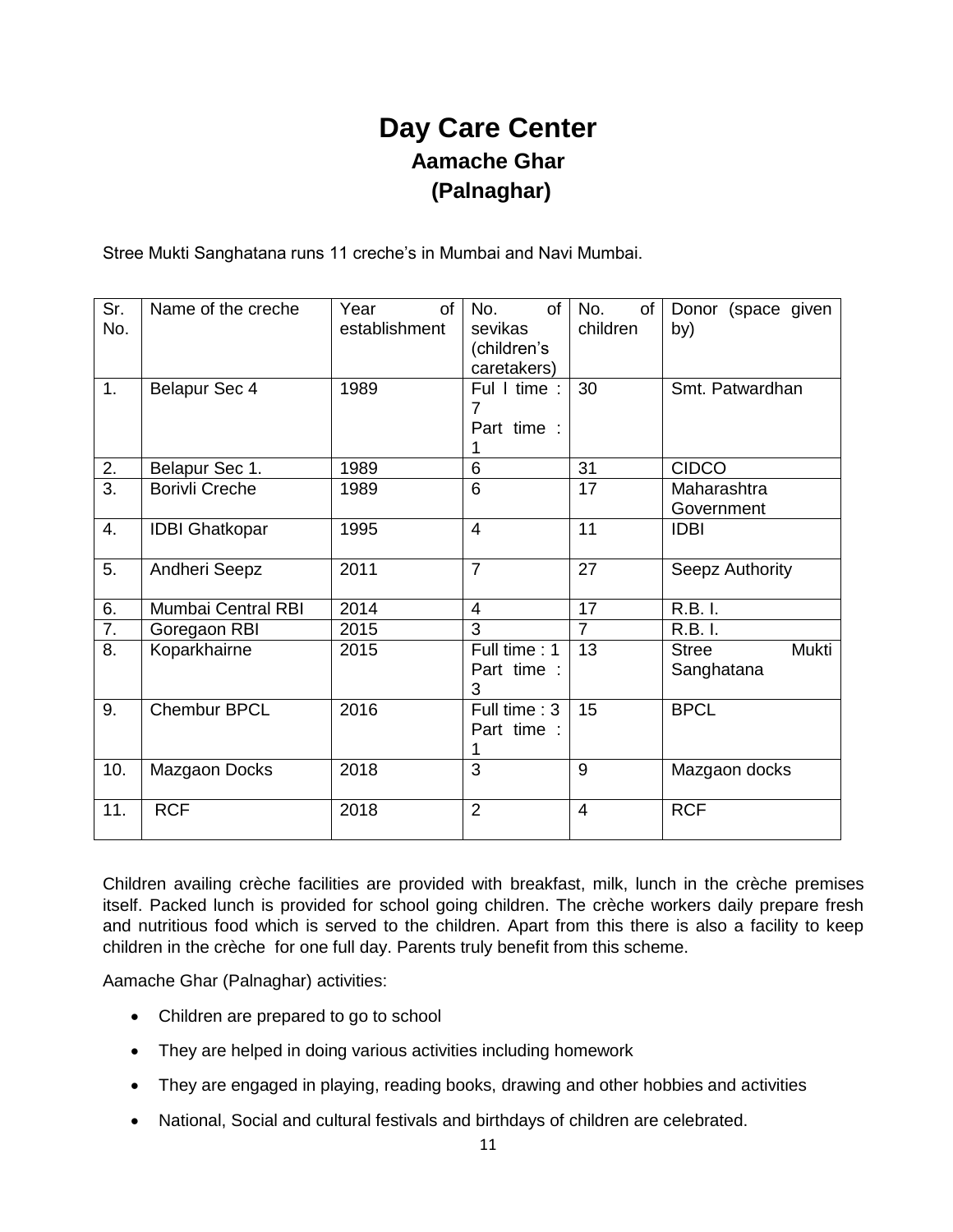#### **Training programs :**

Every year 3 workshops are organized for crèche workers to upgrade their skills. On  $30<sup>th</sup>$  March, Jyoti Mhapsekar guided the Ghatkopar crèche workers in a workshop about the concept of crèche and Stree Mukt Sanghatana's objectives in establishing the crèches. The crèche workers were informed about the factory act laws and laws for women. The crèche workers were about the importance of educating the crèche children with moral and ethical values, importance of providing them with wholesome meals; keeping premises and regularly taking them for play activities. During the training workshops it was reiterated that the crèche workers should keep in mind the children's physical, mental, intellectual and emotional development. Children should be told about truth and equality and that all religions are equal. The importance of garbage segregation should also be inculcated on these young minds.

The second workshop on was conducted on  $17<sup>th</sup>$  August at Belapur, Sec 1, creche. Rajesh Kolambkar conducted this workshop for parents and guided them on parenting skills. He stressed that it was important for parents to understand children's expectations from them and to weigh them positively as well as negatively. He suggested various alternatives to the parents to establish friendly ties with the children. He reiterated the importance of positive guidance to children through a role play.

The third workshop was conducted on 23<sup>rd</sup> November by Nilima Deshpande at the Borivli crèche. This workshop was a recap of earlier two workshops conducted by Jyoti Mhapsekar and Rajesh Kolambkar.

#### **New Activities**

This year in January, a new crèche was established for children of Mazgaon dock employees in the dock premises. In the month of December a crèche was established for RCF employees in RCF premises.

CCTVs were installed in Belapur, Mumbai Central, Chembur crèches. However Parents trusted us and refused to link their phones to CCTV. They are of the opinion that those of them who want to access the footage could come to the center and access it any time.

#### **Student training :**

Trainees of Mobile Creche had come to visit our crèches as part of their curriculum. They conducted various activities and gave valuable inputs for the crèche children and sevikas including songs, stories, play, drawing, etc. German student intern Lena conducted drawing activity for the crèche children of Chembur BPCL. Parents meeting :

Parent meetings were conducted in Koparkhairne, Goregaon and Mumbai Central.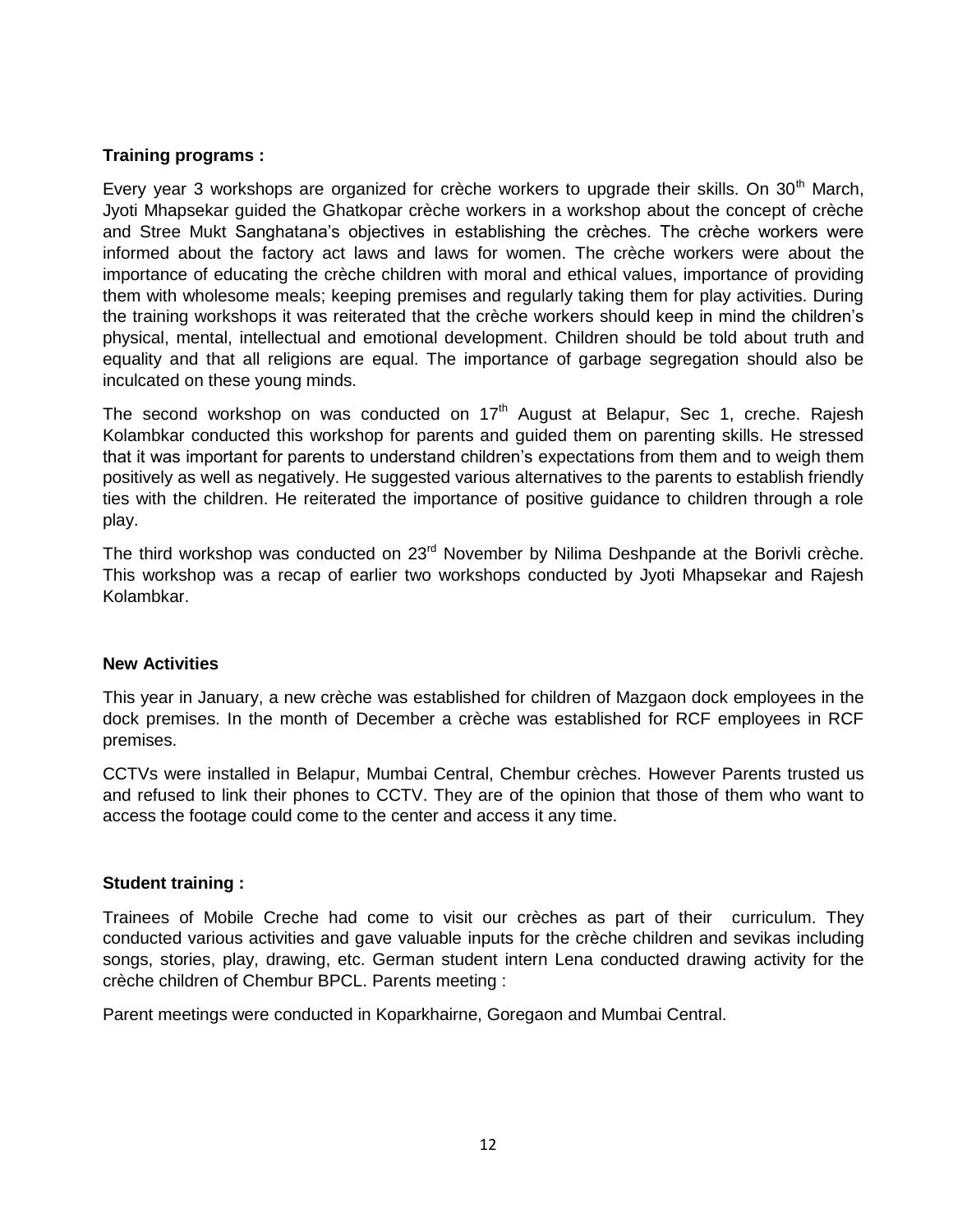### **Prerak Lalkari**

For the past 33 years since 1986 Prerak Lalkari is regularly published by Stree Mukti Sanghatana. Information about the current happenings in the women's movement and various initiatives of Stree Mukti Sanghatana are published in Prerak Lalkari.

During the period of January 2018 to December 2018, 10 regular issues and 1 special issue of Prerak Lalkari was published. Editor Sharada Sathe was ably assisted by Yogini Raul in editing the contents . Jyoti Mhapsekar, Amol Kerkar, Vrushali Magdum, Karuna Gokhale and Arvind Vaidya contributed to Prerak Lalkaris' content.

Arvind Vaidya's column on India's social movements, Yashoda Ghanekar's column on Science and technology are regularly published along with quality stories poems and reports of various centers of SMS.

The 2018 special issue on the occasion of International women's day was based various ideologies namely 'isms'. Since ancient times many philosophers of different ideologies have been revered. In western nations ideologies of philosophers like Socrates, Plato, Arristotle; and in the east ideologies of Confucius, Buddha and Mahavir's have metamorphosized either in to religions or have been accepted as lifestyle. How are these ideologies assimilated into the various stratas of societies? How do these thought processes shape a person's personal and social life? The mega edition of 2018 has tried to address these ideologies.

Achyut Godbole, Vasanti Damle, Kumar Ketkar, Atul Deolgaokar, Chayya Dattar, Kunda P.N. expressed their views on various aspects of ideologies. Also other esteemed writers including well known activist such as Ulka Mahajan, Disha Shaikh, Suresh Sawant have shared their experiences through Prerak Lalkari.Saraswat Bank is kind enough

Ujwala Tawade, Shamika Dalvi and Arundhati Shinde have given their invaluable services as support staff in Prerak Lalkari's administrative work. All members are requested to contribute to Prerak Lalkari's growth by bringing in more subscribers and advertisements We are grateful to Saraswat Bank for their continuous support in the form of Advertisement.

In 2018, 2,300 copies of Prerak Lalkari have been posted per month.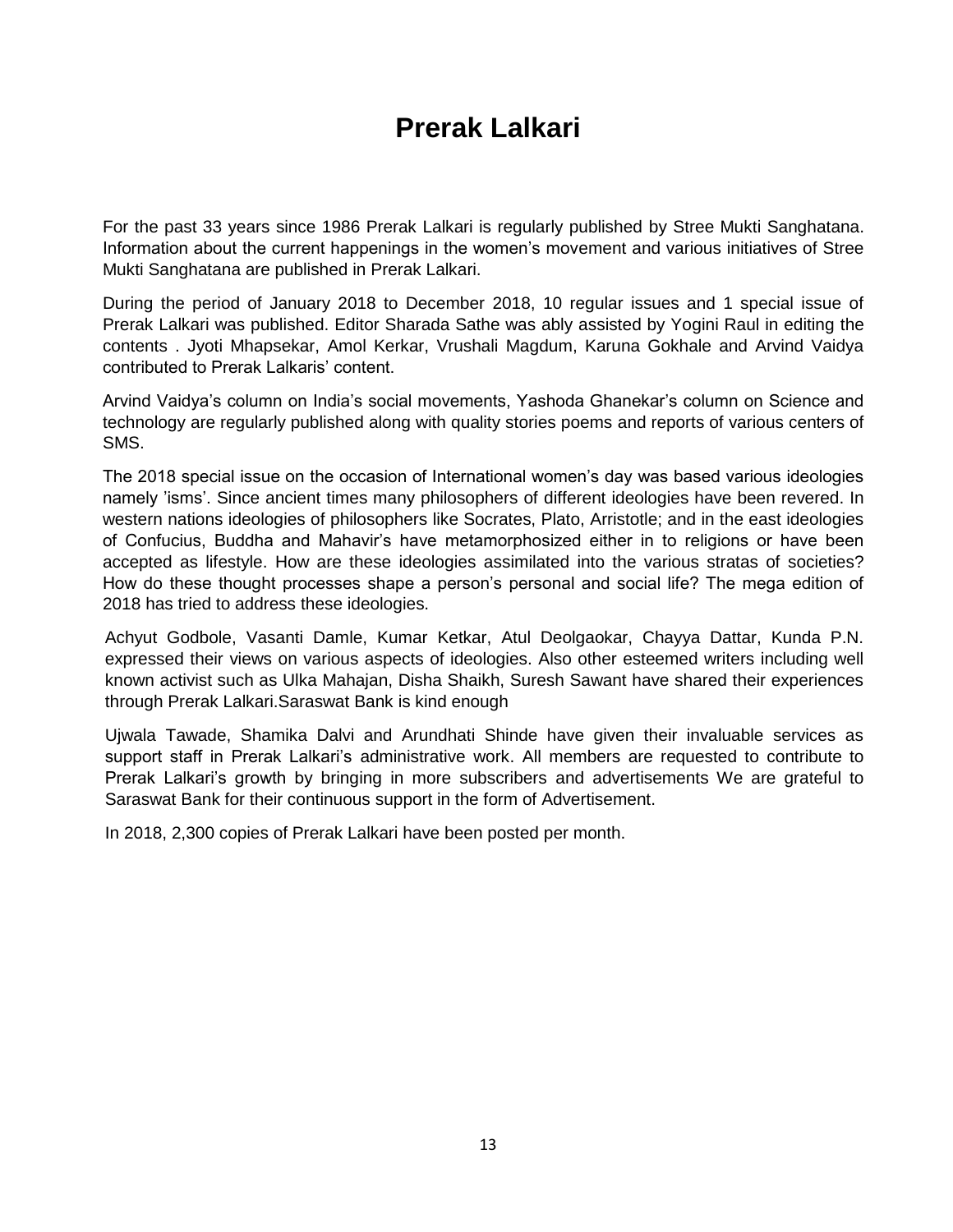### **Cultural Troupe**

### **(Kalapathak)**

Since inception of Stree Mukti Sanghatana, our cultural troupe has been working tirelessly to increase awareness amongst masses about women's issues.

In 2018, we had 4 shows of 'Mulgi Zali Ho' including one for BMC employees and one in Saswad, Pune for Tilak Vidyapeeth. All shows received standing ovations.

The play 'Baap re baap' was broadcasted on Akashwani Mumbai's Asmita channel on  $8<sup>th</sup>$  June,

This vear from 20<sup>th</sup> to 25<sup>th</sup> December, we staged 'Beti aai hai' for Pratham organisation. This play was attended by 50 didis trained by Pratham for adolescent girls in Ashram Shala in and around Patna . This was followed by a group discussion on gender equality, dowry practices, domestic violence, eve teasing, etc. Another show was staged for residents of Ashram Shala in Patna. The play was well received in both places.

| Sr.<br>No. | Date                                 | Address/Organisaiton                                                     | Name of the play | No.<br>οf<br>audience. |
|------------|--------------------------------------|--------------------------------------------------------------------------|------------------|------------------------|
| 1.         | $8^{\sf th}$<br>March<br>2018        | Water<br>department, Water<br>Ghatkopar,<br>work<br>yard,<br><b>MSGM</b> | Mulgi Zali Ho    | 50                     |
| 2.         | 17 <sup>th</sup><br>March<br>2018    | Devalpada,<br>Sports,<br>Vasu<br>Kandivli                                | Mulgi Zali Ho    | 100                    |
| 3.         | 16 <sup>th</sup><br>October<br>2018  | <b>BDD</b><br>Samyak<br>Sanstha,<br>Chawl, 19 and 20 Lower<br>Parel      | Mulgi Zali Ho    | 100                    |
| 4.         | 29 <sup>th</sup><br>October<br>2018  | Tilak Vidyapeeth, Saswad,<br>Pune                                        | Mulgi Zali Ho    | 200                    |
| 5.         | 23 <sup>rd</sup><br>December<br>2018 | Pratham, Patna                                                           | Beti aai hain    | 100                    |

This year our cultural troupe's senior activist, Madhuri Sharma, expired. The loss caused by her death to the organisation and the cultural troupe is irreparable.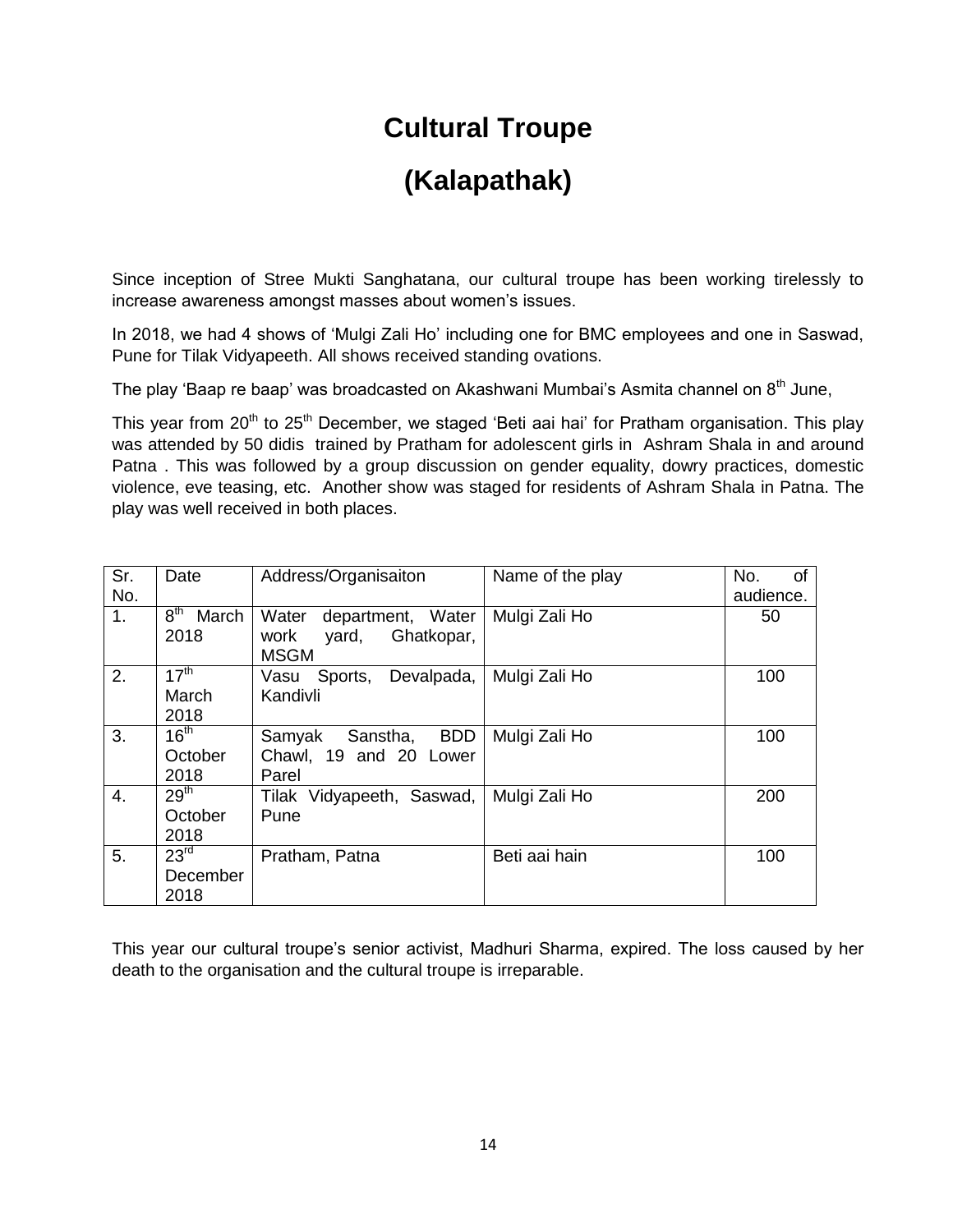### **Jidnyasa**

# **(Pune)**

Pune branch of SMS conducts Jidnyasa and counselling program in with help of CSR funds of Yardi Software India Pvt. Ltd., in private schools.

| Sr.<br>No. | Name of the school                              | No.<br>οf<br>girls | No.<br><b>of</b><br>boys | Total |
|------------|-------------------------------------------------|--------------------|--------------------------|-------|
| 1.         | Chavhan<br>Madhyamik<br>Yashwantrao<br>Vidyalay | 435                | 432                      | 867   |
| 2.         | Shri Sant Namdeo Madhyamik Vidyalay             | 158                | 144                      | 302   |
| 3.         | K. Com. Shivrampant Damale Prashala             | 224                | 272                      | 496   |
| 4.         | Aranyeshwar Madhymaik school                    | 260                | 285                      | 545   |
| 5.         | Hiraman Bankar Madhyamik Vidyalay               | 250                | 275                      | 525   |
|            | <b>TOTAL</b>                                    | 1327               | 1408                     | 2735  |

**Jidnyasa sessions** : The academic year begins with Jidnyasa sessions. These sessions include dealing with adolescence, stress management, sex education, de-addiction, value education. Along with these sessions for students of  $8<sup>th</sup>$  and  $9<sup>th</sup>$  standard sessions on gender sensitization and career guidance are conducted. Pre and post jidnyasa, baseline tests on above topics are conducted to understand the impact of these sessions on the students. In year 2018 a total of 2735 students including 1408 boys and 1327 girls benefited from these sessions.

#### **Guidance workshops** :

- $\triangleright$  Workshop for S.S.C.fail students: The number of students dropping out after failing at SSC is very high in Municipal schools. Hence, we conducted a workshop for these students in Shri Sant Namdeo Madhyamik Vidyalay and Aranyeshwar Madhyamik Vidyalay after the SSC results in the month of June with special focus on 'How to excel in maths and science'.
- $\triangleright$  Effective study habits : A guidance session on 'Effective study habits' was conducted for Class 10 students of Yashwantrao Chavhan Madhyamik Vidyalay and Hiraman Bankar Madhyamik Vidyalay.
- $\triangleright$  Diet and nutrition : At the beginning of the academic year, blood tests are conducted to check student's haemoglobin levels. This is followed by sessions on need for proper nutrition, how to increase haemoglobin levels, consequence of low haemoglobin levels, etc.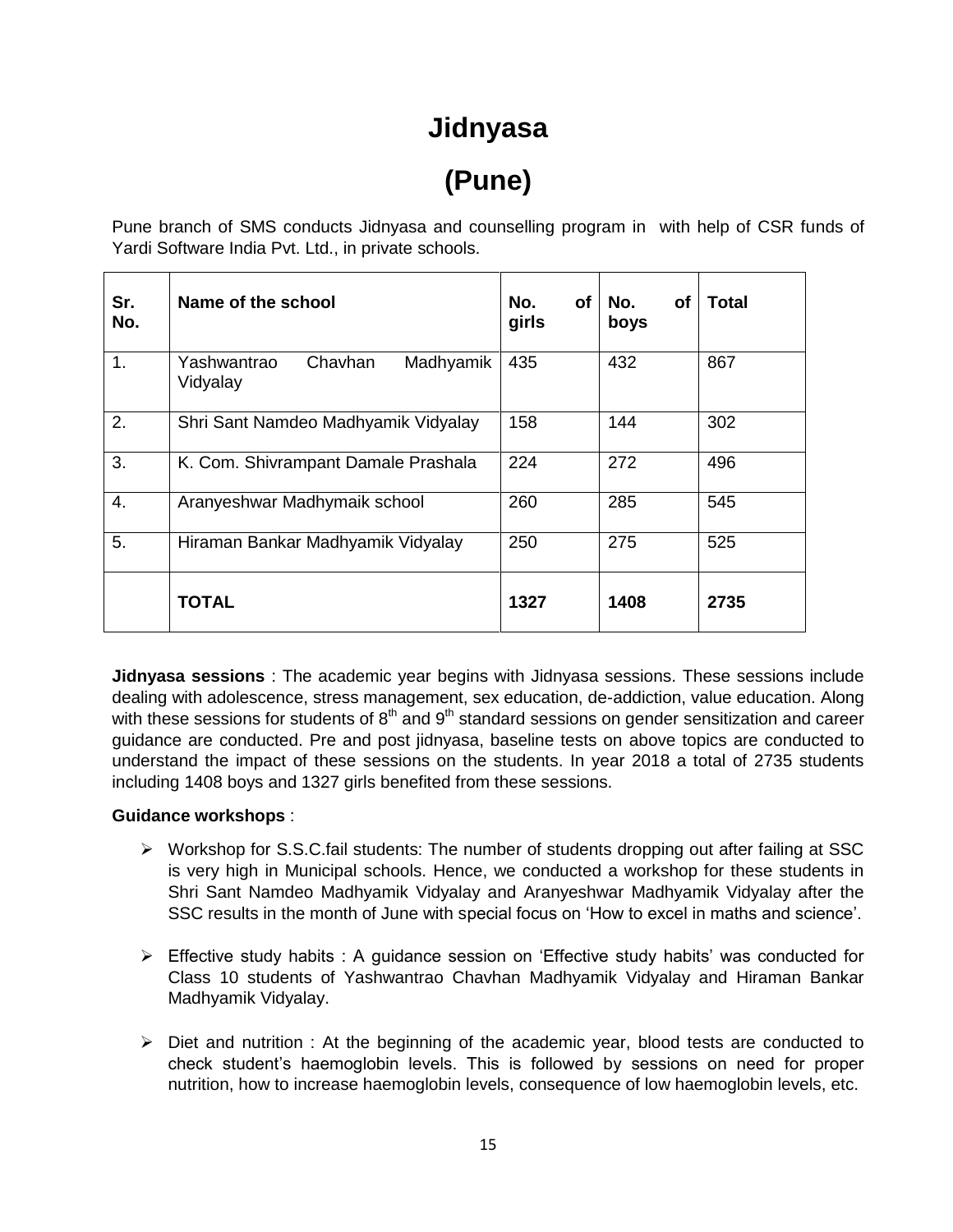#### **Poster exhibition on Eve teasing** :

A poster exhibition on eve teasing was displayed along with sessions on repercussions of eve teasing, attitude towards women, types of eve teasing and legal consequence of eve teasing. This exhibition was for Class 8 and 9 students. The session included a question and answer session. We received a positive response from boys and girls.

#### **Parents meeting** :

Child development includes support from parents, teachers as well as the counsellors. Keeping this in mind this year to 2-3 parents meeting were organised. Sessions on parental attitude towards girl's education, teacher-student relationship, adolescence were conducted.

#### **Teachers meeting**:

Along with counselling, teacher's support and encouragement is equally important for development of students.Therefore meetings of teachers were conducted. In the first meeting of the year our experts inform the counsellors the importance of counselling and the need for counsellors and teachers to be on the same page. The last meeting enumerates all the activities conducted throughout the year and also gives a brief over view of activities scheduled for the next academic year.

#### **Parent survey**:

Keeping the central focus on students research study about parent's attitude towards their children's studies was conducted. Based on the findings, sessions on importance of communication between parents and their children, study habits of students were conducted. From all 5 schools 117 parents participated in the survey.

#### **School absenteeism**:

Home visits to the homes of students who remain absent on regular basis were conducted. of WeIt was observed that the reason for absenteeism in girl students is the increased burden of house hold chores and boys dropped out because they were lagging behind in studies. Out of the 28 students who were in list 11 re-joined school.

#### **Visit to de-addiction center**:

We have found that percentage of addiction was on the rise in students. We selected 5-6 children from each school and took this group of 32 students for visiting a de-addiction centre. The centre conducted an elaborate session on consequences of addiction. The session received a positive response.

#### **Survey regarding menstruation**:

A survey on menstruation was conducted for girl students of class 9 in all 5 schools. The findings showed that 70% of the girls knew about menstruation but many of them had many misunderstandings regarding the same. A session to clear these misunderstandings and to discuss hygienic menstrual practices was conducted.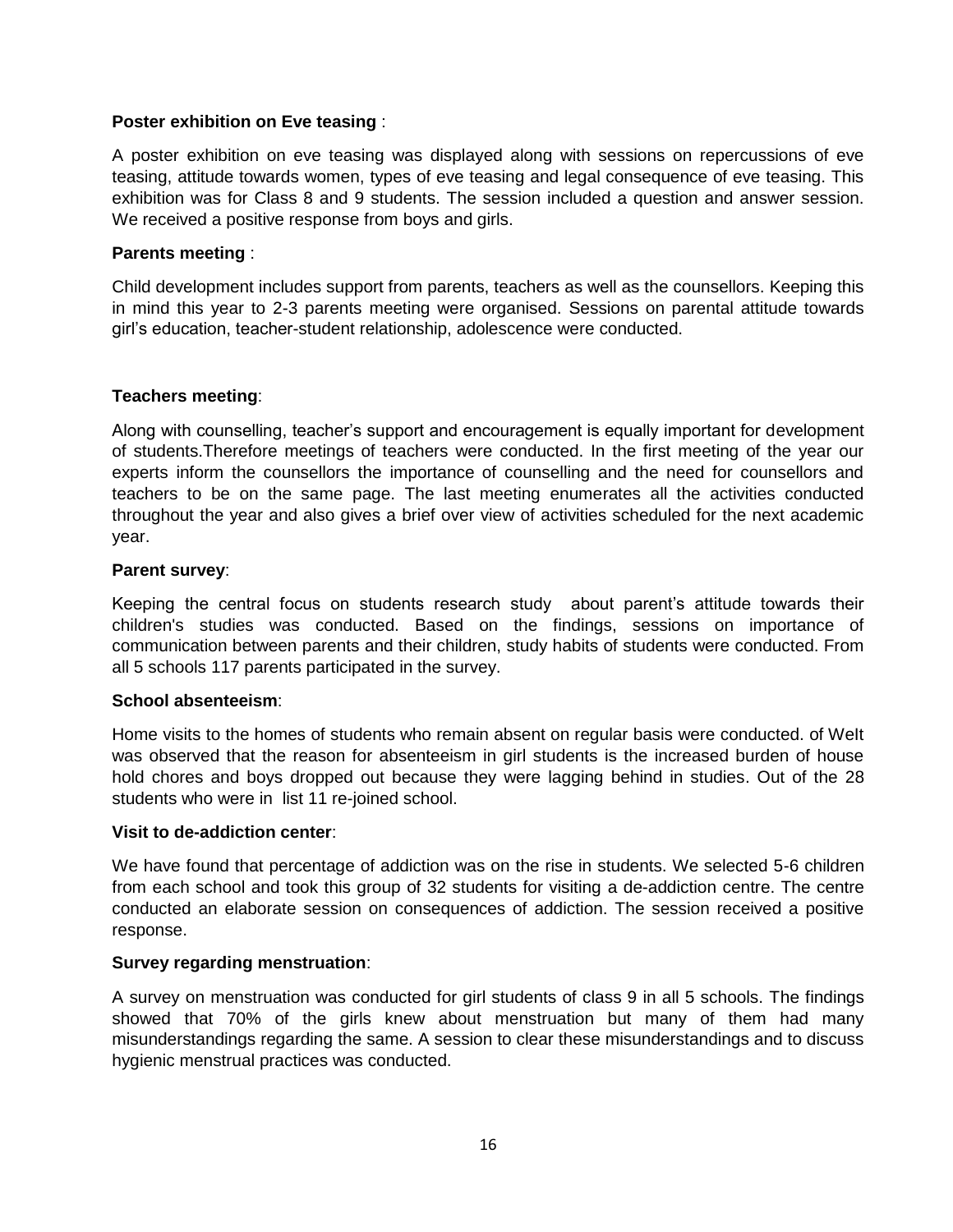#### **Counselling**:

We have been counselling in these schools for the past 5 years and have conducted numerous activities for the children in their free periods. This has led to an increase in footfall of students to the counselling centre. We formed groups of children facing similar problems and conducted group therapy sessions for them.

#### **Networking**:

We have networked with many Pune NGOs on various issues like demonstration organised by Stree Mukti Andolan Sampark Samiti. On the occasion of International women's day, we were part of many panel discussions organised by Lokshahi Utsav Samiti. We also participated in many Lokshahi programs. We also participated in the LGBT pride walk organised by Sampathik organisation.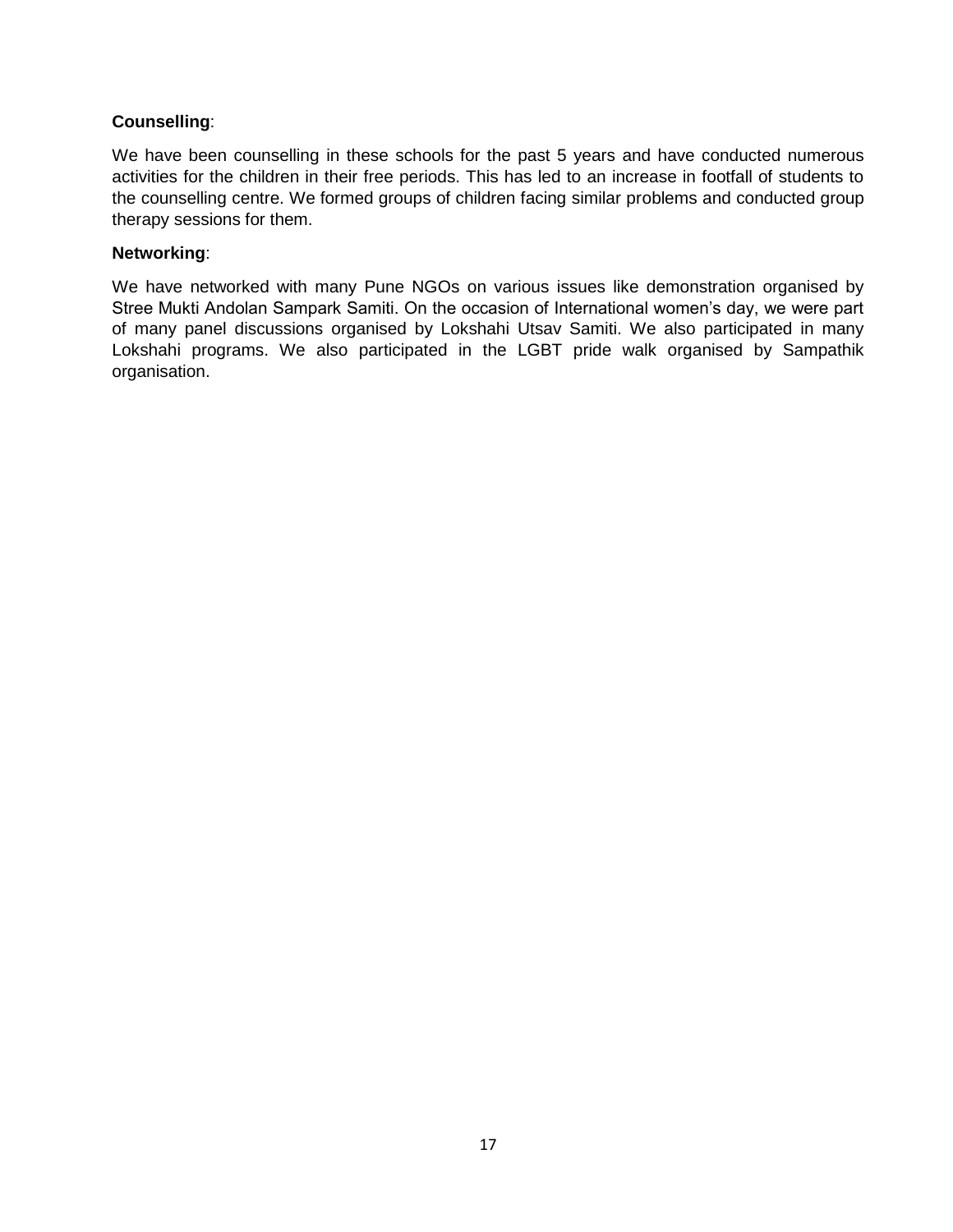## **SMS Multipurpose Center**

### **(Koparkhairne)**

The following activities were conducted in the Koparkhairne Centre in the year 2018 –Republic day was celebrated in the centre premises in which 55 activists, volunteers and beneficiaries participated. Sable tai (Parisar Sakhi Vikas Sanstha) hoisted the flag

- Independence Day was celebrated in the centre premises in which 55 activists, volunteers and beneficiaries participated. Rukmini Paul (President Parisar Vikas Sakhi Sanstha) hoisted the flag.
- In the year 2018, there were 13 new admissions and 20 children availed services of the creche on daily basis. The centre also provides full day and half day facility and this has led to an increase in the number of children availing the services.
- The work of cataloguing library books is almost over and the library will be opened to public in the next two months. The library has books on literature, women empowerment, law, novels, stories, books for children, reference books for research studies, books related to medical sciences, poetry, travelogues, religious books, autobiographies, biographies, medical, rare and unique books. The work of setting up the library is being done with the help of volunteers who come on regular basis.
- The study room services were availed by 15 students. Most of these students are from nearby areas and are preparing for competitive exams like MPSC, UPSC, etc.
- There was a footfall of 220 people in the garbage gallery. Along with gallery tour they were also given information on environmental issues.
- Computer literacy program are being conducted for children of BPL families as well as children of waste pickers. We offer a number of programs for students namely, basic computer programming, Tally ERP 9, computer typing. We also offer a 40 day course for senior citizens. The fees charged are nominal and are waived off in case of poor and needy students. 48 students completed the basic computer course, 24 attended the typing classes and 72 students completed the tally course.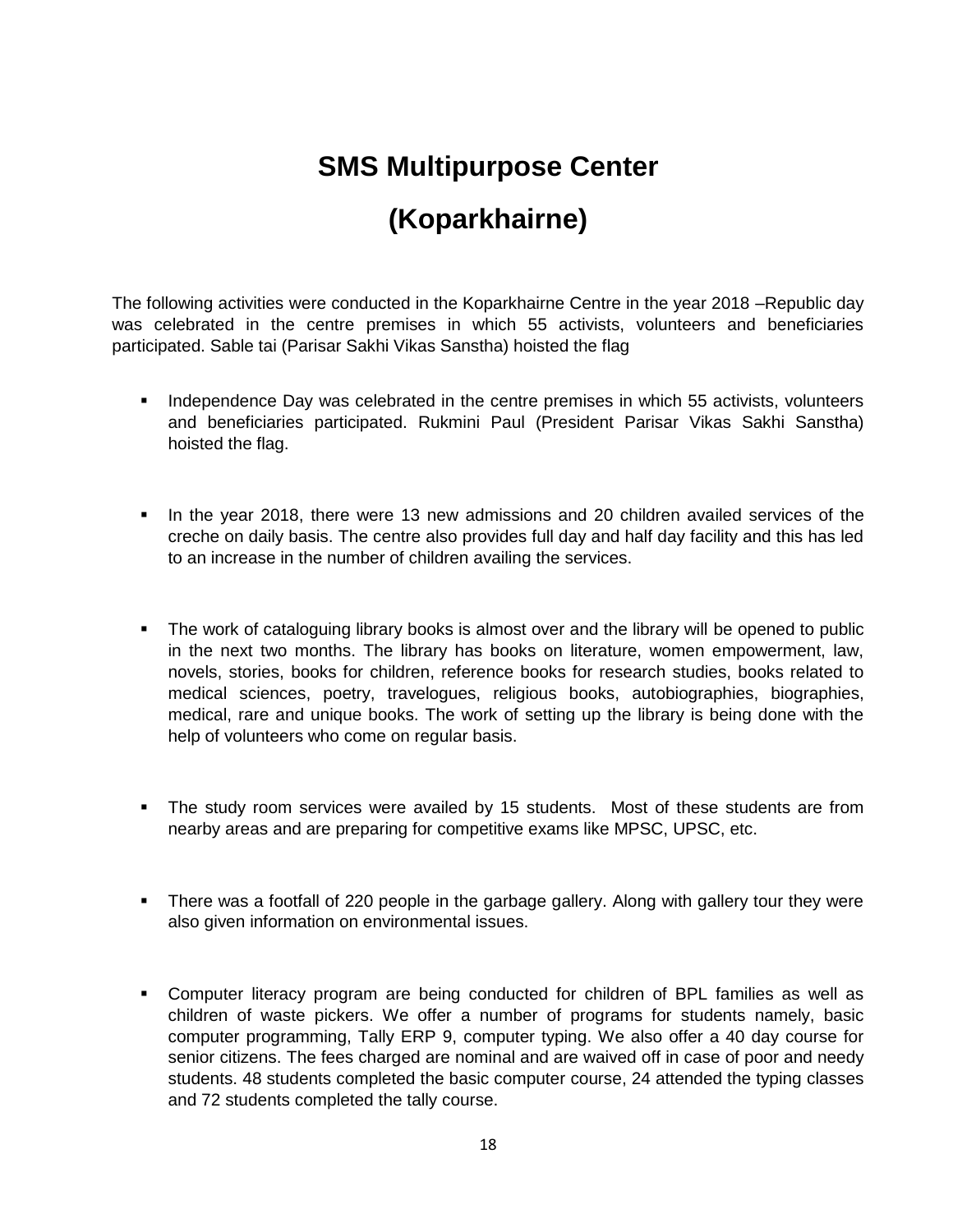- The tailoring course in being run in collaboration with Rotary Club of Millennium city. The centre was inaugurated by Rtn. Ashes Ganguly (District governor) on  $8<sup>th</sup>$  July 2018. We have a total number of 15 sewing machines of which 2 sewing machines were donated by Ms. Shilpa Aroskar and Mr. Vijay Kulkarni. In 2018, 43 women have enrolled for the basic and advanced tailoring course.
- Five batches of yoga classes per day are open to men and women. These are conducted by Swati Nigade, Suman Pandey and Gautam. Rasika Sapte conducts karate training thrice a week.
- The working women's hostel is running in full capacity of 12 inmates. The facilities provided to the hostel inmates include morning tea, breakfast and 1 meal, tiffin facility, television connection for specified time, wi-fi connection, hot water in bathrooms and 24 hours security.
- The main hall was booked for 58 programs of which 49 programs were conducted by other NGOs like CORO, Pratham, Abhivyakti, Apnalaya, Asian paints, etc.
- Lokshahi utsav was celebrated in the centre in which all the sessions were open to every one. Sangeeta Saraf conducted the sessions. She gave information about the need to understand the constitution of India and also presented a slide show to help understand the values of constitution, history and the process of creating the constitution.
- Asian paints training program was conducted. 20 people benefited from this training. One of our Parisar Bhagini also attended this training. Asian paints later on made a film about her. It was a certificate course and the certificates were distributed by Jyoti Mhapsekar (President Stree Mukti Sanghatana) and Sushant Soman of Asian Paints.
- Sonal Patkar conducted an awareness program for 70 participants on cyber safety on  $27<sup>th</sup>$ November, 2018. The session focussed on women's safety in the net world and precautions we should take.
- SMS Koparkhairne participated in a NGO networking program organised by SMS FCC Vashi, in which various NGOs from Navi Mumbai participated to discuss their projects and training programs. Kalpana Khandalkar of SMS Koparkhairne gave information about our training programs and services.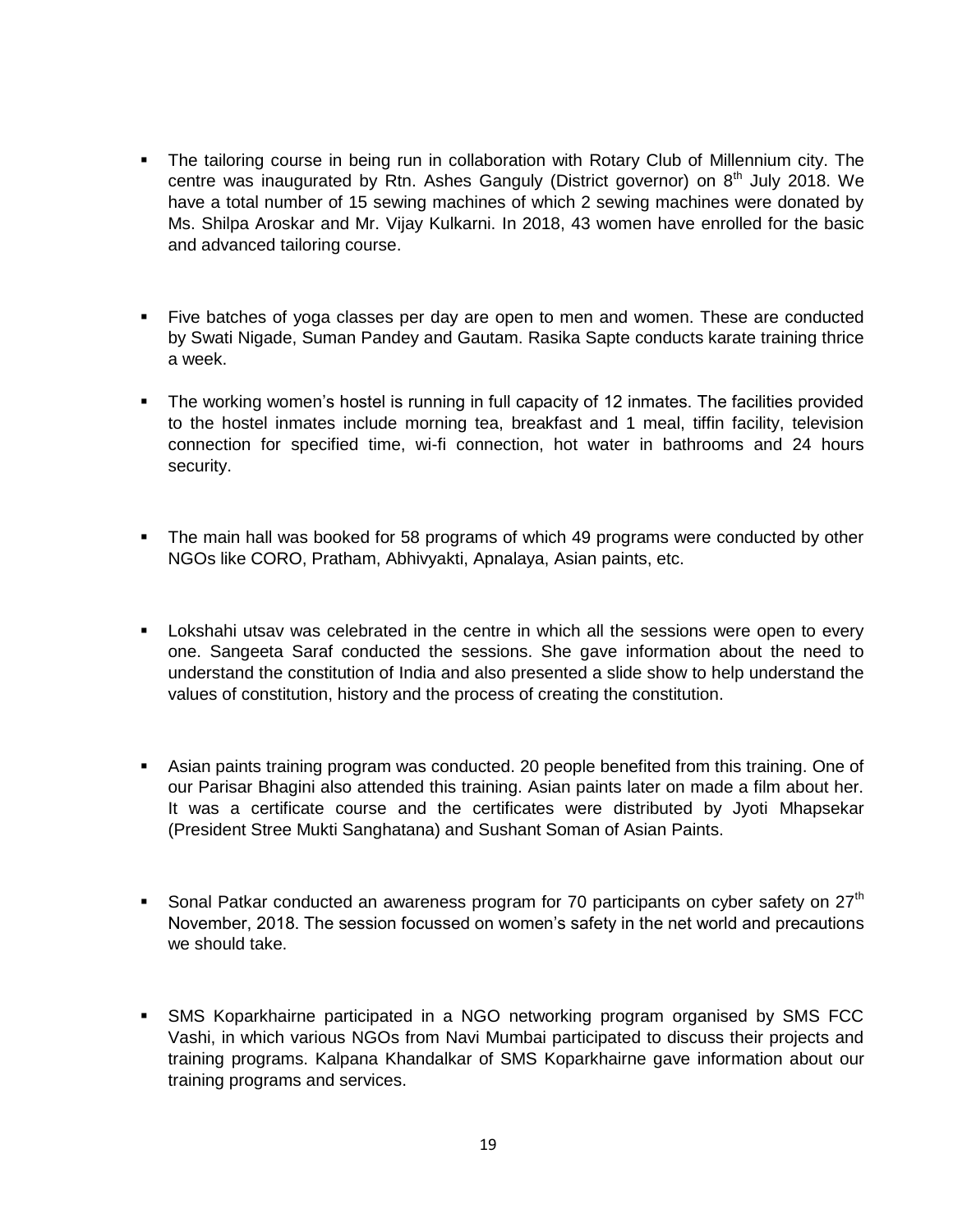- A TOT for Jidnyasa trainers was orgnaised for 18 participants. The resource persons for the program were Jyoti Mhapsekar, Dr. Ajit Magdum, Sangeeta Saraf, Savita Kuradhe, Rajesh Kolamkar and Chandrakant Sarvagoud.
- Two plays namely, 'Nalli' and 'Baykana ka nako'? were staged in our multipurpose centre. The plays were open to general public and more than 200 people attended each play and gave positive response.
- Two training programs were conducted for the students of tailoring class and computer class. The first was on introduction of SMS and its aims and objectives. This was conducted by Sangeeta Saraf. The second program was on legal awareness and was conducted by Rashmi Karle. Over all 22 students attended this program.
- **•** Optimum use is being made of the terrace garden and presently we are harvesting brinjal, coriander, tomatoes, mint, papaya, etc. These vegetables are utilised in our canteen itself.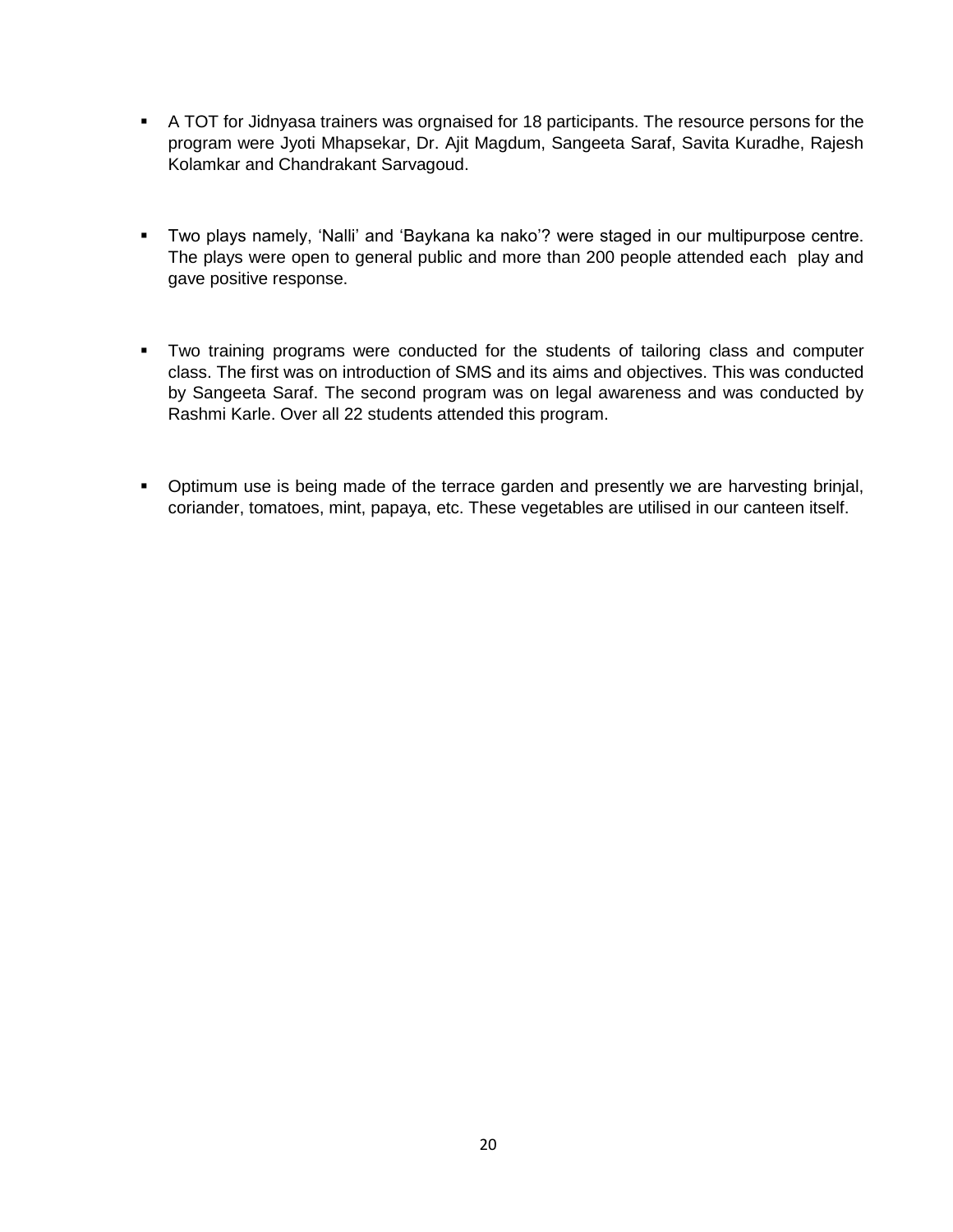### **Parisar Vikas**

Waste pickers are the important stake holders of Solid Waste management system. Given the magnitude of our intervention with women waste pickers, Stree Mukti Sanghatana has received attention on various national and international platforms. Our intervention with these women has been recognized in form of being the Secretariat for the Alliance for Indian Waste pickers (AIW).Jyoti Mhapsekar was made Convener of AIW. As Secretariat SMS has addressed the problems of waste pickers all over the country, negotiating with Government officials, met different municipal corporation officials and posing questions to them, finding out various social entitlements that must be meted out to all waste pickers as part of AIW intervention. AIW introduced a fellowship for those who wish to work with waste pickers in new cities, SMS monitored the same . Recognition of efforts of women waste pickers in the Swacch Bharat Abhiyan has been abysmal. To understand the effect of the Swacch Bharat Abhiyan on the waste pickers, a nationwide survey was conducted. Even though the official report has not been released yet, it is evident that due to the privatization of waste, waste pickers have been impacted the most. They must be encouraged and trained, integrated and rehabilitated in an effective manner.

Alliance for Indian Wastepickers also held a workshop at national level in Indore on 23rd and 24th July 2018 on the topic 'Social Entitlements to Waste pickers' for which waste pickers and representatives of organisations from Mumbai, Delhi, Vijayawada, Aurangabad, Nagpur, Nasik, Ahmednagar, Bengaluru were present.

#### Parisar Vikas: Activities, recognition and awards

SMS has created more than 100 complexes Zero waste in last 15 years with the help of Waste pickers' cooperative members.SMS also trained several personnel of housing societies to attain zero waste status.To understand how to do this better, Sunita Patil and Sunita Sadafule had the opportunity to visit Indonesia and Philippines respectively. WIEGO, which works for the empowerment of women working in the informal sector held its annual conference in Johannesburg for which Jyoti Mhapsekar was invited.

President of Stree Mukti Sanghatana, Jyoti Mhapsekar received awards for our exemplary work from Mahatma Education Society Panvel, SNDT Churchgate and from H ward- BMC for our work in Bandra.

1. We have been listening and reading about the polluting effects of plastic on our environment. What must be investigated is the amount of single-use plastic being manufactured daily, what happens to the plastic after it is discarded, do the companies manufacturing this waste take responsibility for the waste they create? Those companies that manufacture plastic or have two or more materials mixed in their products which cannot be recycled effectively, must be held accountable for the products they manufacture. This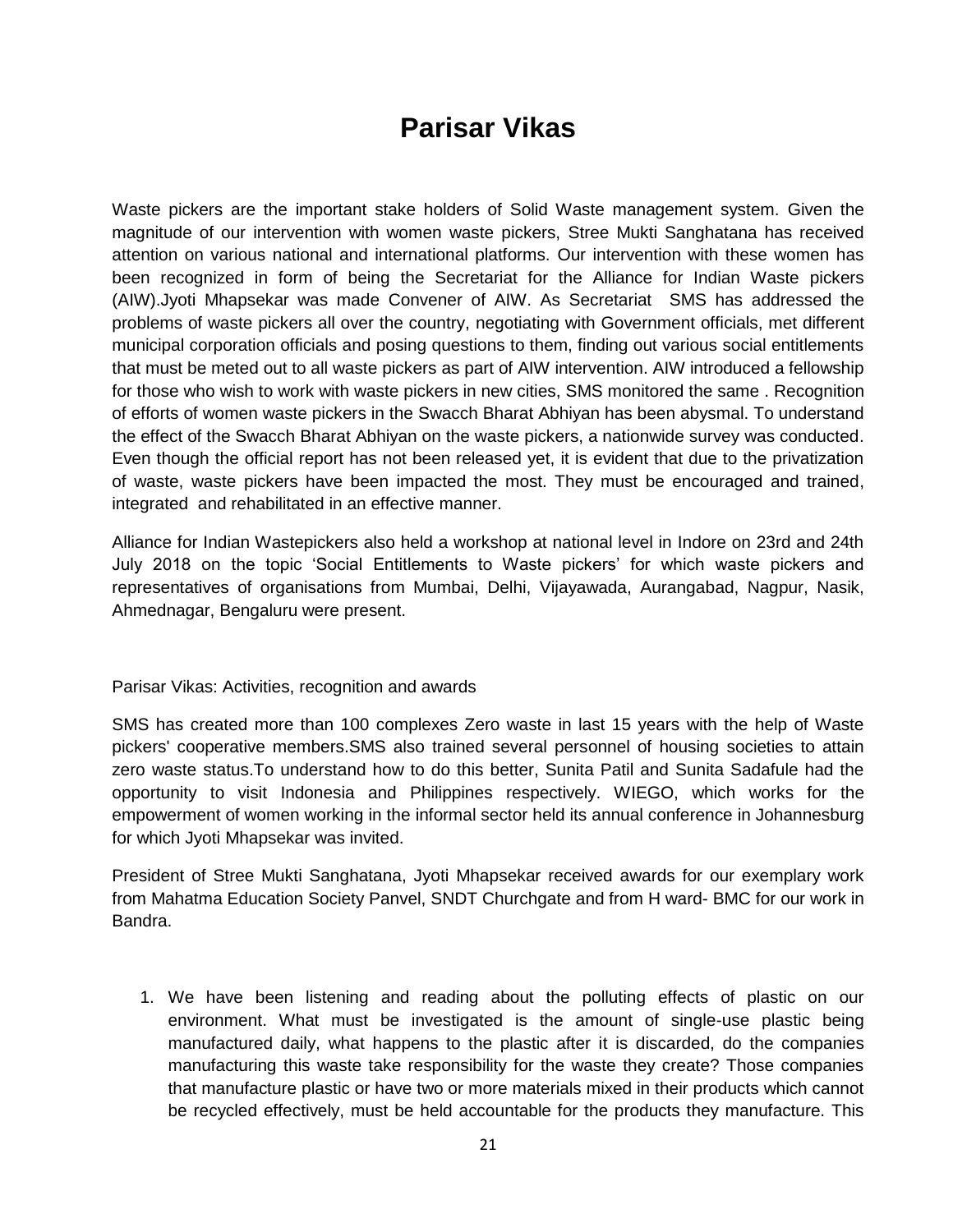clause has been mentioned in the SWM Rules 2016 and they were also given three years to bring in a system to achieve this. To determine the quantum of waste that is single use and the number of companies' especially multinational companies which are making use of such products GAIA conducted a survey Brand Audit. In Mumbai, this survey was conducted by Stree Mukti Sanghatana. The survey area was Chembur and Mulund for this project and an eight-day in-depth study was conducted. It was observed that more than 50% waste is generated by multinational companies. A copy of this report was submitted to the government.

| Sr. No.          | <b>Donor</b>           | Duration of the project                                    | <b>Scope of Work</b>                                                                 |
|------------------|------------------------|------------------------------------------------------------|--------------------------------------------------------------------------------------|
| 1.               | European Union         | 2017-2018-2019                                             | Creating<br>awareness<br>material for SWM                                            |
| 2.               | Bajaj Electricals Ltd. | November<br>2016-<br>October<br>2017-18                    | Waste<br>Zero<br>Campuses<br>in.<br><b>Bandra</b><br>Reclamation                     |
| 3.               | Capgemini              | August 2016- Present                                       | Dry waste centre at<br>S ward                                                        |
| $\overline{4}$ . | <b>PHF</b>             | 2017-2018-2019                                             | Zero waste project<br>and organization of<br>waste pickers<br>at<br>Wardha, Yavatmal |
| 5.               | <b>GAIA</b>            | October<br>2018-<br>February<br>2019                       | Zero waste project<br>and organization of<br>waste<br>pickers<br>Chembur, Parel      |
| 6.               | <b>UNDP</b>            | 14th<br>2018-<br>13 <sub>th</sub><br>August<br>August 2019 | <b>Plastic</b><br>Waste<br>Management in 10<br>Wards of BMC                          |
| 7.               | <b>OPPI</b>            | January- December 2018                                     | 100 sessions<br>on<br>25<br>recycling<br>in<br>schools                               |

#### **Projects on Waste Management:**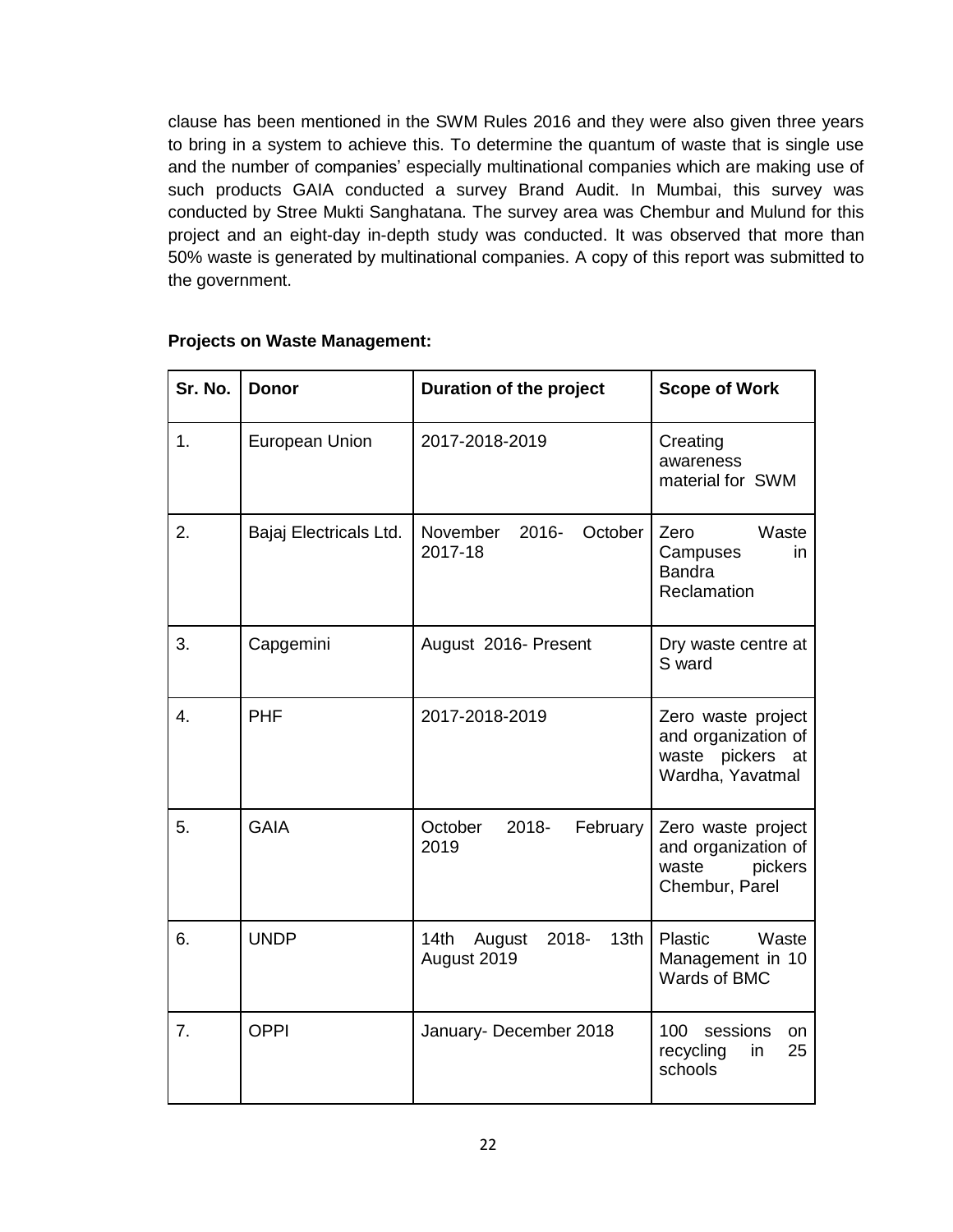#### **Projects for Waste Pickers and their families:**

| Sr. No. | <b>Donor</b>               | Duration of<br>the<br>project | <b>Scope of Work</b>                                                                                           |
|---------|----------------------------|-------------------------------|----------------------------------------------------------------------------------------------------------------|
| 1.      | Learning Community Vacha   | Last five years               | Sensitization<br>Ωf<br>100<br>adolescent<br>girls in Sathe<br>Nagar,<br>Govandi<br>other<br>and<br>communities |
| 2.      | Capgemini- Enlight Project | 2016-2021                     | Study classes for<br>200 girls in S ward                                                                       |
| 3.      | L & T Health Clinic        | 2009-Present                  | Govandi                                                                                                        |
| 4       | L & T Mobile Van           | 2018-Present                  | 2000<br>patients<br>month<br>every<br>in.<br>MMR region                                                        |
| 5.      | LanXESS- Jidnyasa Project  | 2018-2019                     | 30 Health sessions<br>and check ups in<br>Thane                                                                |
| 6.      | <b>Radhakrishnan Trust</b> | 2018-present                  | Study classes for<br>children of waste<br>pickers in Thane                                                     |

- 1. With European Union's financial help, we were able to make posters for exhibition on waste management in 2017. In 2018, these posters were converted into a book. At the same time, all the information from 'Kachra Navvhe Sampatti' a book written by Jyoti Mhapsekar (first edition in 2014)was converted into a 5 book series titled 'Waste world Series' in English and Marathi language. The names of the books in the series are Story of Waste, Visit to Litterland, Guide to Composting, Nisargaruna, Social Entitlements to Waste pickers. In total, 11 booklets were published by SMS. The series is edited by Jyoti Mhapsekar and assisted by Alka Pawangadkar.
- 2. For our Zero Waste Project, we received CSR funds from various Corporates. We started a new Zero Waste Project in Bandra Reclamation area in H West ward with support of Bajaj Electricals. Here, 19 societies + 5 Institutions installed pits and started composting their wet waste. 6 Parisar Bhaginis gained employment and we started composting 1.5 tonnes of wet waste and 2 tonnes of dry waste daily. BRAVO ,a local organisation helped us in carrying out the project. We usually prepare a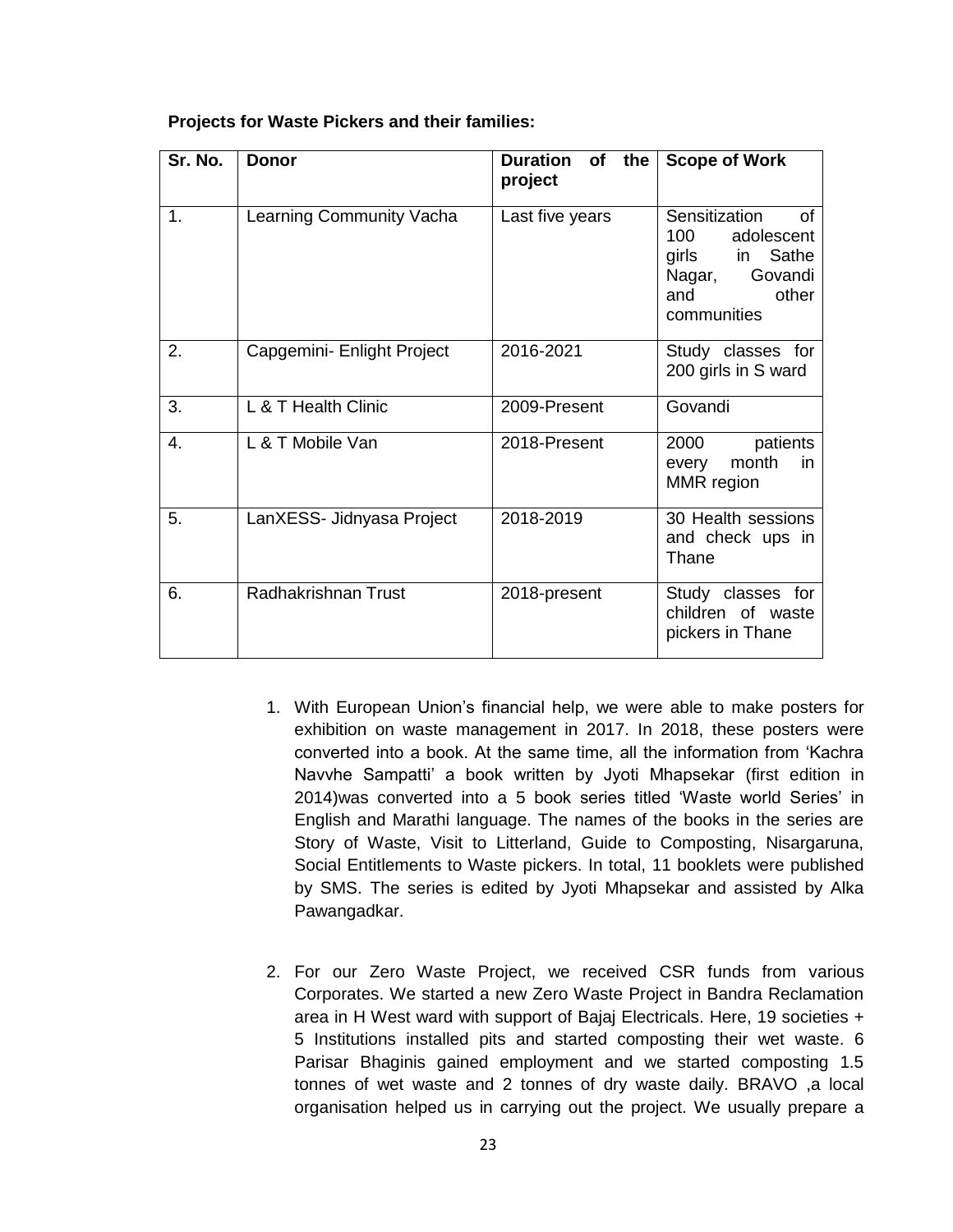report on paper or on a computer. The report was launched at the hands of the Commissioner of Brihanmumbai Mahanagarpalika.

3. We have been working with Capgemini in Bhandup for two years now. They sent their approval for funding a plastic bottle crushing machine and paper recycling machine at the Dry Waste Collection Centre in Thane. We participated in the tendering process for constructing Thane's Dry Waste Collection Centre (DWCC) and received the contract. The TMC has given us the approval to construct a DWCC in Mulla Baug, Thane. This work is still in progress.

We also received five computers from Capgemini, out of which two have been transferred to the Koparkhairane office, one to the Panvel office and the rest have are being used at the Parisar Vikas offices.

- 4. For better organisational structure it was necessary to set up standard operating process be set up. The documentation process of SOP began in 2018 and it primarily covered the following three areas:
- a. Organisation's scope of work
- b. Organic Compost Processing
- c. How to run a Dry Waste Collection centre.
	- 5. We have been trying to improve the lives of Parisar Bhaginis who work in Parisar Bhagini Vikas Sangha. One such Dry Waste Collection Centre (DWCC) is at Mulund East (T ward). Even though Parisar Bhagini Vikas Sangha has been running the DWCC for many years, the method of functioning is not as systematic as it should have been . Consultants of Johnson & Johnson helped us to have standard practices at these centres. Archana Pandya, from Sai Social Fingerprint has been visiting the Mulund shed and training the women. Members of PBVS and cooperative society were given training on rules and regulations which must be followed at any dry waste centre Topics like Team work, care to be taken while working in waste, child labour, equal pay, sexual harassment, safety measures at the workplace were explained to them by her. This information also helped us in the SOP process for DWCC. All these sessions were taken at the Mukund Society Office in Mulund and the society did not charge us for using their office premises. We are grateful to the society's committee for their support.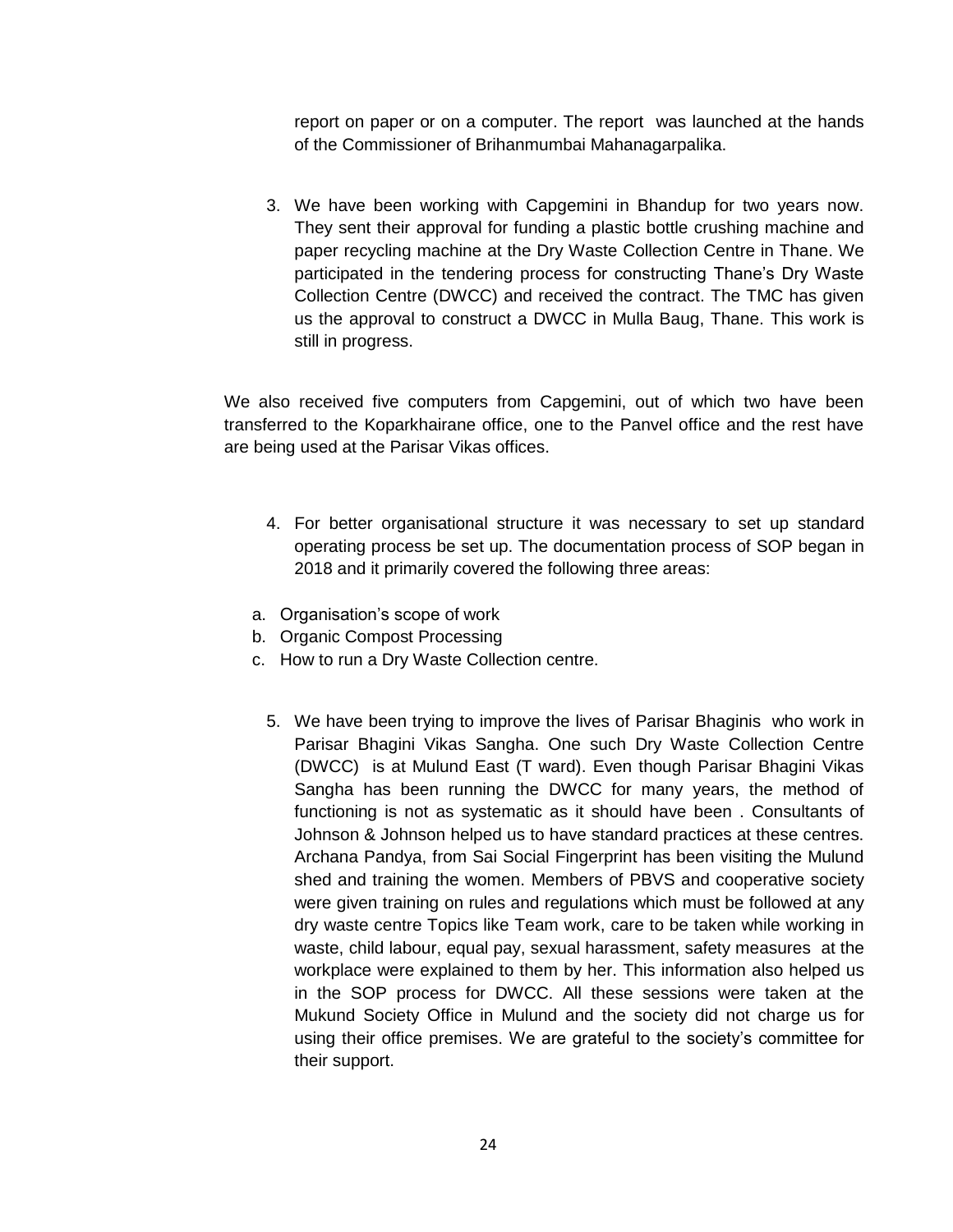- 6. We are associated with GAIA, an international organization, which advocates against waste incineration past 15 years. Zero waste project was launched with the help of GAIA in 2018 in Parel. In the beginning we conducted awareness sessions on waste management at 31 locations including residential areas, schools, colleges, hospitals. Through this project, we reached out to 5300 people and 150 residential societies in the area. The data gathered from this project has been submitted to GAIA and BMC.
- 7. The Maharashtra government brought ban on plastic early this year and is implementing the ban very stringently. Under Extended Producers Responsibility(new SWM rules) National and international companies are held responsible for the plastic waste they produce and have been asked to allocate the funds on recycling it. Due to this, the number of private companies who have to deal with the waste management is increased and this has helped waste pickers to some extent. UNDP, which is an UN organisation partnered with various Corporate companies selected organisations working with waste pickers across the country including Mumbai, Bengaluru, Goa, Hyderabad, Gaziabad, Vijayawada, Chennai, Bhubaneshwar and Ahmedabad. SMS participated in this project in Mumbai. SMS will Monitor ,facilitate and train the waste pickers. However actual work of working with waste pickers will be done by Parisar Bhagini Vikas Sangha under the guidance of SMS.

This project will be implemented in 7 wards, where Parisar Bhagini Vikas Sangha is maintaining Dry Waste Collection Centres with the help of MCGM.

- a. Determining the amount of waste coming to the shed every day, categorizing the plastic waste out of the same and training the women from PBVS how to segregate the same.
- b. Selling all the waste only to recycling agency recognized by a Maharashtra Pollution Control Board to give transparency to the whole transaction.
- c. After each sale certificate of receipt must be given to the recycler.
- d. All monetary transactions should take place through cheques.
- e. Only women waste pickers should be the beneficiaries of this project.

All DWCCs run by PBVS today are small in size. For the project to be implemented effectively, the size of the DWCC has to be increased. UNDP has therefore taken up the responsibility of constructing one big DWCC for 5 wards. At this DWCC, Baler machines and other such machinery required for this project will be installed. One vehicle will be provided to transport waste from other wards to this DWCC. UNDP is helping us throughout this process. But entire process is challenging.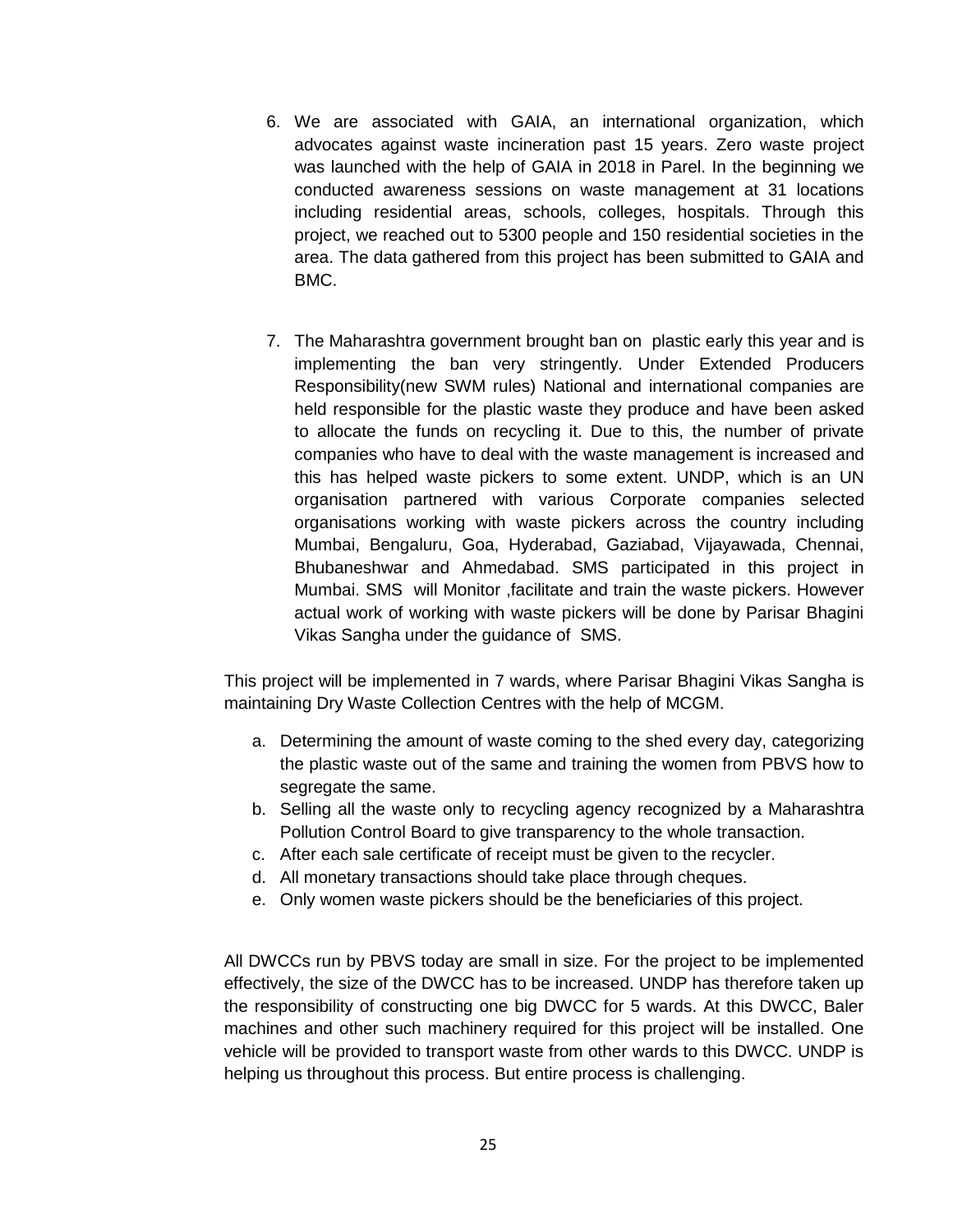In 2017 Loksatta and Maharashtra Pollution Control Board's joint venture saw six societies win Green Society Awards. Out of these six societies, three societies where our WP cooperatives are working . This year, Stree Mukti Sanghatana was taken up as Knowledge partner for this venture. Our staff visited all the 140 societies and filled up the survey forms and submitted it to Loksatta. Let's see which society turns Green this year.

8. This year too, we conducted 100 awareness sessions on Solid Waste Management and segregate waste in 25 school premises. These lectures were taken by Kalpana Andhare.

In Navi Mumbai 12 awareness programs were conducted in multiple locations to drive home the importance of waste segregation. The most notable among them was training program organized for 1,065 NMMC cleanliness workers in Koparkhairne multipurpose center.

9. EMpower, an Educational Initiative has collaborated with seven organisations viz., Vacha, Aangan, Bright Future, CORO, YWCA, Stree Mukti Sanghatana to reach out to adolescent girls in various communities to address their problems through a project 'Learning Community'. Under this project, safety of women, right to communicate and other rights, access to sanitation facilities, sexuality and various other issues are focus areas for girls who visit their parents and other members in the community to engage with them. Special emphasis is given to personality development of the girls. Learning community is trying to emphasize the idea of 'Community Spaces for All'.

Learning communities have led to an overall increase in self-confidence among the girls. They have understood their rights besides learning how to work in groups. They also earned the respect of the community members. This project is being implemented in Sathenagar Govandi, the girls who have enrolled have to regularly attend the meeting. Certain meetings are conducted for parents. Leaders from Anand Nagar and Sathe Nagar were introduced to each other and on this occasion the idea behind the Learning Community was explained to the girls. We are also trying to reach out to 100 more adolescent girls from different communities.

10. Enlight Project has successfully completed three years. Because of our tireless efforts for girls' education for last 20 years we find that more most of the girls are going beyond  $7<sup>th</sup>$  standard However The government has mandated that all the students will be cleared in all examinations until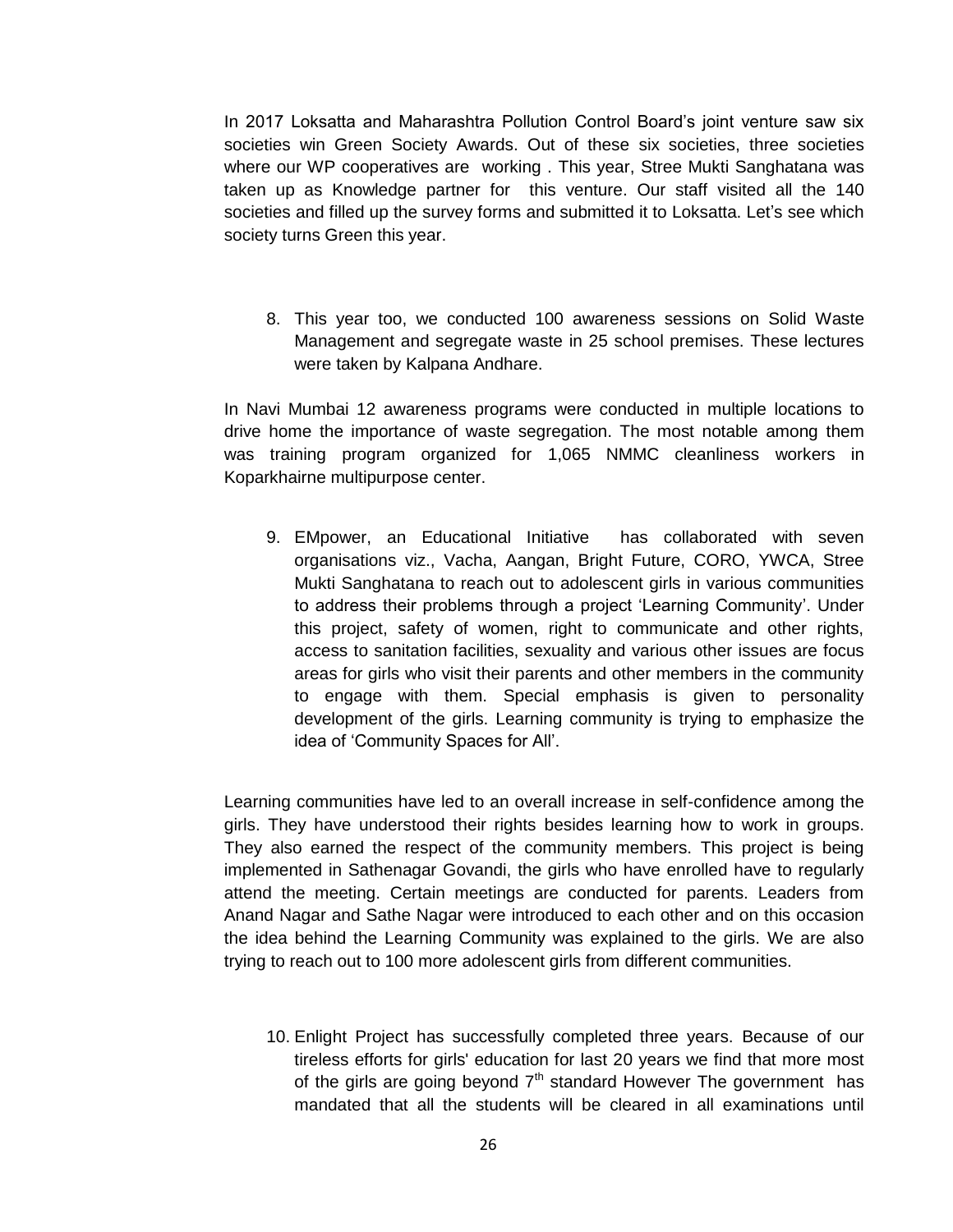seventh grade. But the base of these students is very weak. To inculcate an interest among the girls in studies and ensure their overall progress, Capgemini partnered with us to run six study centers in S Ward. Due to this project, 200 girls have benefitted not only in their studies but also in extracurricular activities. Several girls and daughters-in-law of waste picker women have been selected and trained as teachers for in these study centres.

Under the Enlight project, following activities were undertaken:

- a. The children went on an educational trip to Nehru Planetarium
- b. Sunita Patil conducted awareness sessions regarding solid waste management at all six centres
- c. Students from Nirmala Niketan conducted awareness sessions on Health and Hygiene.
- d. Hearing Day was celebrated.
- e. S.N.D.T. students conducted a self-defence workshop at the study centre.
- f. Women's Day was celebrated.
- g. Information related to Human rights and child sexual abuse were given by Vrushali Damle and Sunil Kharat to the students
- h. Health camp was conducted
- i. We undertook a trek in the monsoons.
- j. Citizen's rights and duties were discussed with the students by students from University of Mumbai.
- k. Capgemini also invited the students for a program titled 'Move 50 Challenges)
- l. To inculcate consciousness about money, the students were given piggy banks. They were also given project books.
- m. Republic Day was celebrated.
- n. Monthly Parent-Teacher meetings were organized.
- o. Education Day was celebrated.
- p. All social reformers and important dignitaries were commemorated on their anniversaries.
- q. Mock exams were administered to the students
- r. S.N.D.T. students undertook the following activities:
	- Calligraphy, paintings, handicrafts, yoga for women, bangle making, cloth bag stitching etc. were taught to the them
	- Just like every year, we celebrated a one day Sports Day with 142 children
	- An Educational tour was undertaken to the Marine Diversity Centre, Airoli
	- In S.N.D.T. college, six teachers and thirty students were taught how to use a computer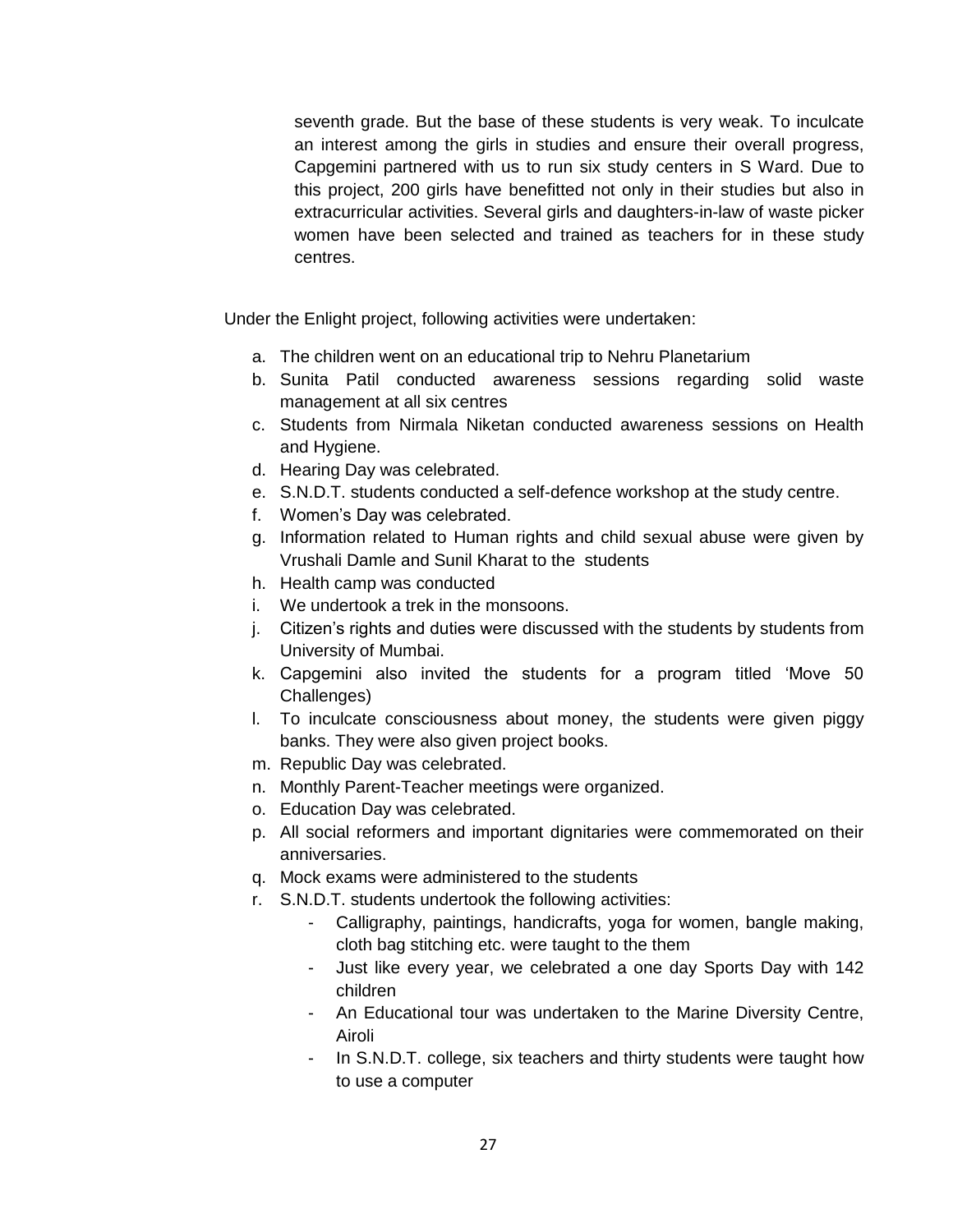- 11. With financial support from  $L \& T$  we have been running a health centre in the Govandi area for the past ten years. Gynecologist, Pediatrician and General physician visit general physicians visit here to distribute generic medicines. Through Bacchu Ali Hospital, free eye testing is also conducted. These clinics benefit women and their children living in the area greatly. Medicines are also distributed for free. In 2018, 1868 people benefited from our clinics.
- 12. All these years our health project has been restricted only to Rafi Nagar, Stree Mukti Sanghatana and L& T collaborated to launch a mobile health van in October 2018. With doctors, nurses and updated technology, van reaches out to Mumbai, Thane and Navi Mumbai where 25 communities are benefited from the camps. We have also received enthusiastic support from the community members and every month we reach out to over 2000 patients.

#### **Report for the April 2018 to December 2018**

| SR.NO          | <b>MONTH</b>                    | NO. OF<br><b>GENERA</b><br><b>PATIENT</b><br>S | NO. OF<br><b>PAEDIATRI</b><br><b>C PATIENT</b> | <b>NO. OF PATIENTS</b><br><b>WITH</b><br><b>GYNAECOLOGIC</b><br><b>AL CONCERNS</b> | <b>TOTAL</b><br>NO. OF<br><b>PATIENT</b><br>S | <b>MEDICINE</b><br>S<br><b>RECEIVED</b><br>RS. |
|----------------|---------------------------------|------------------------------------------------|------------------------------------------------|------------------------------------------------------------------------------------|-----------------------------------------------|------------------------------------------------|
| $\mathbf{1}$   | <b>APRIL</b>                    | 48                                             | 29                                             | 47                                                                                 | 124                                           |                                                |
| $\overline{2}$ | <b>MAY</b>                      | 55                                             | 26                                             | 46                                                                                 | 127                                           |                                                |
| 3              | <b>JUNE</b>                     | 49                                             | 41                                             | 36                                                                                 | 126                                           | $9732/-$                                       |
| $\overline{4}$ | <b>JULY</b>                     | 86                                             | 35                                             | 60                                                                                 | 181                                           |                                                |
| 5              | <b>AUGUST</b>                   | 63                                             | 44                                             | 38                                                                                 | 145                                           | 11608/-                                        |
| $\overline{6}$ | <b>SEPTEMBE</b><br>$\mathsf{R}$ | 80                                             | 34                                             | 34                                                                                 | 148                                           |                                                |
| $\overline{7}$ | <b>OCTOBER</b>                  | 101                                            | 31                                             | 46                                                                                 | 178                                           |                                                |
| 8              | <b>NOVEMBER</b>                 | 71                                             | 32                                             | 39                                                                                 | 142                                           | 18091/-                                        |
| $\overline{9}$ | <b>DECEMBER</b>                 | 98                                             | 41                                             | 40                                                                                 | 179                                           |                                                |
|                | <b>TOTAL</b>                    | 651                                            | 313                                            | 355                                                                                | 1350-                                         | 39431/-                                        |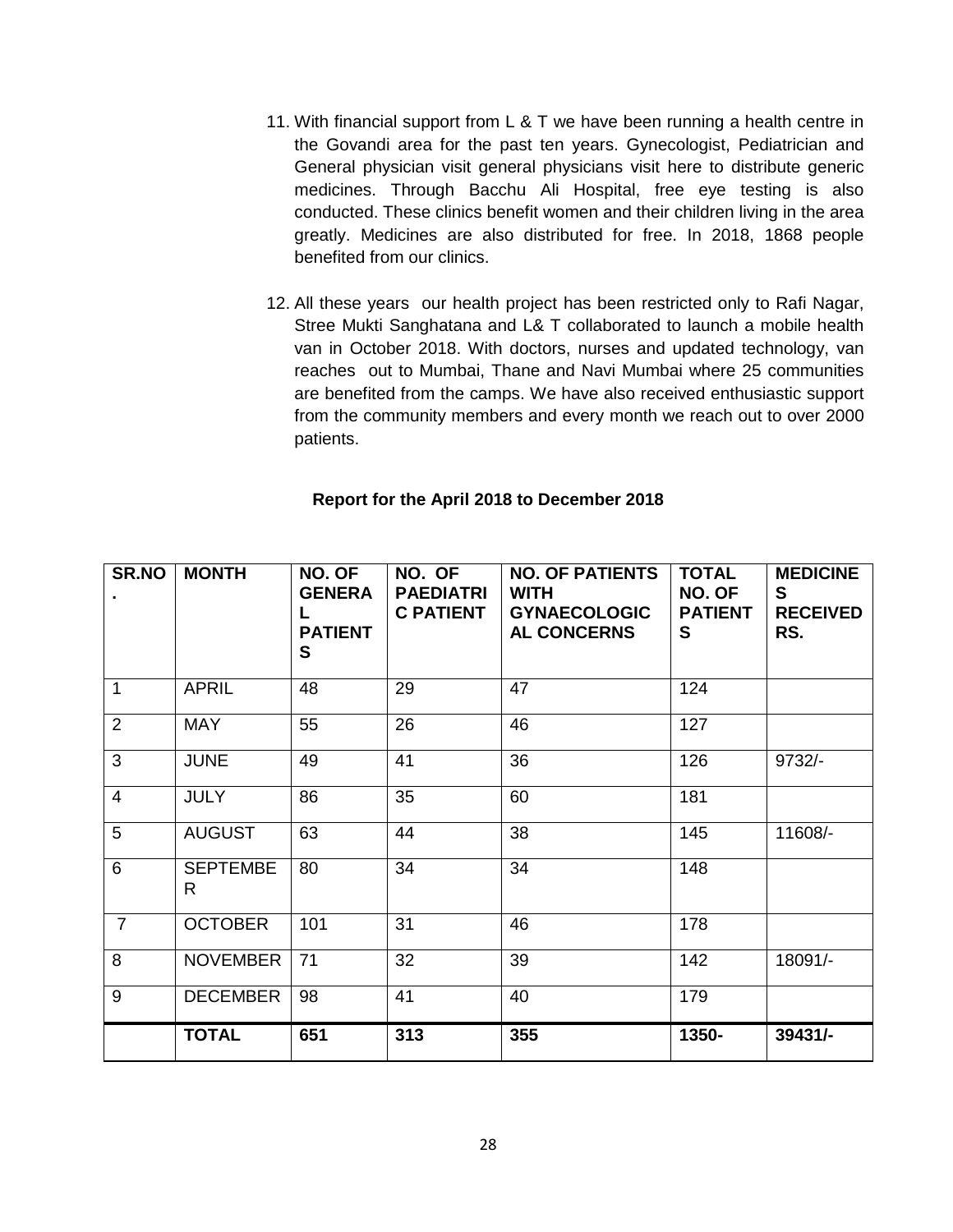Every year, employees from LanXESS India participate in the Mumbai Marathon to represent the waste picker women. The money earned through this marathon is donated to SMS to conduct a health awareness camp for the women. 281 men and women benefited from the health camp. We also organized mental health workshops and workshop on de-addiction. Special sessions were organized for adolescents through Jidnyasa project.

- 13. In Navi Mumbai, PSVS has sold 593 'Jaduchi khat topli'.(Magic compost basket.
- 14. We have collaborated with CIDCO for solid waste management in Jasai village and in Uran.
- 15. Our garbage gallery in Koparkhairne multipurpose center witnessed a footfall of more than 1200 people in the year 2018.

### **Photos**



Learning Community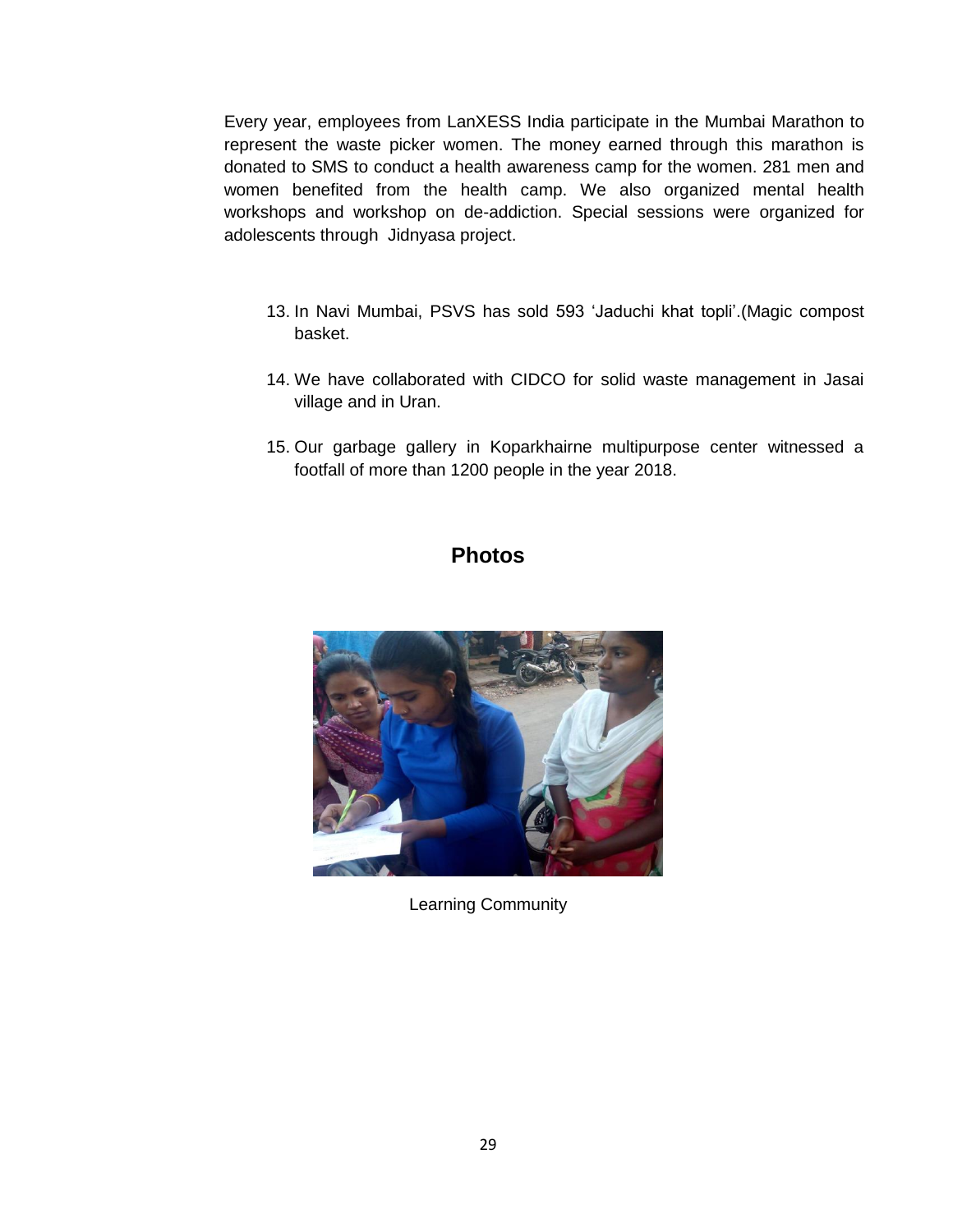

Enlight Project



Health clinic Govandi



Mobile van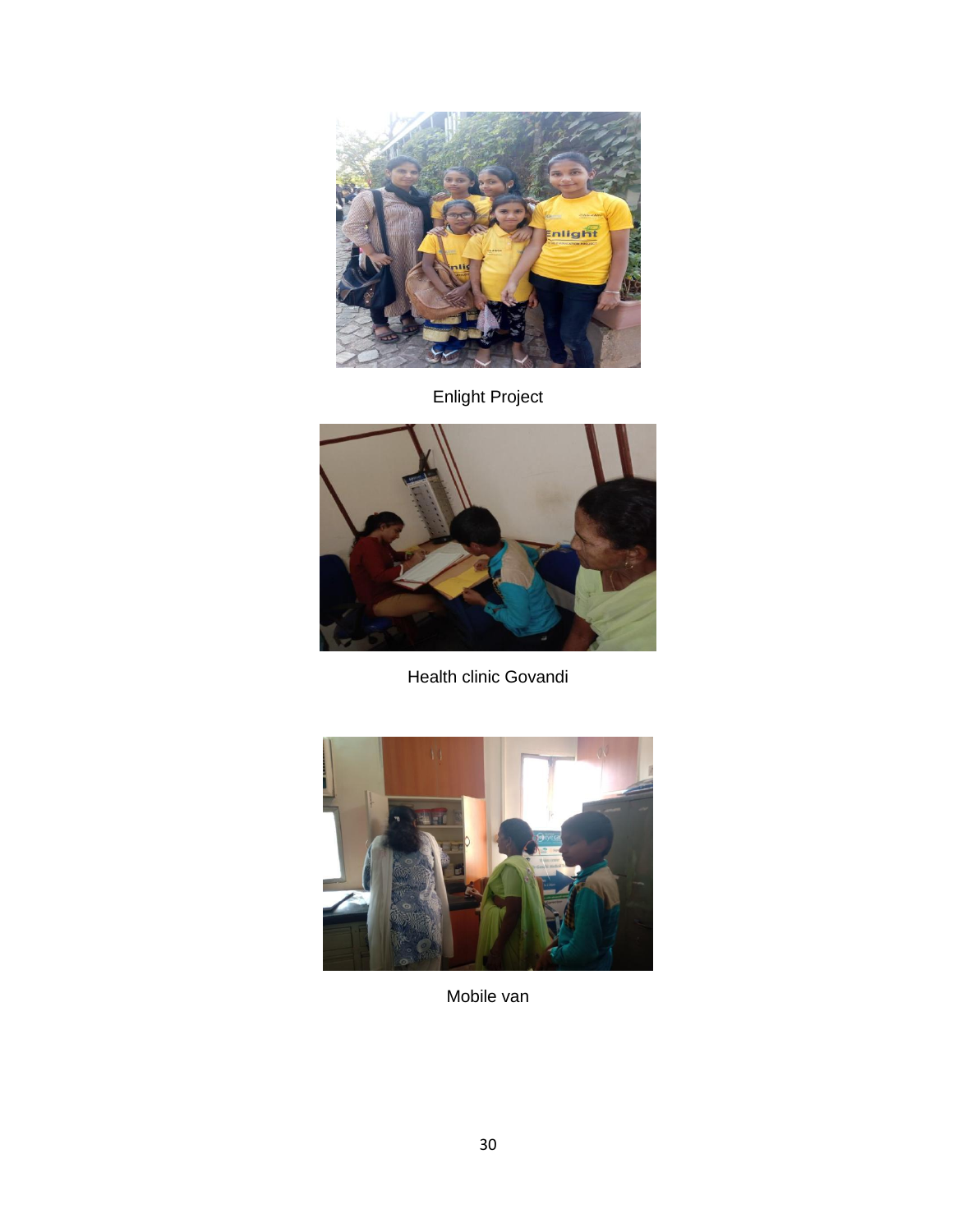# **Parisar Bhagini Vikas Sangh**

### **(Mumbai and Thane)**

#### **1. Self-help groups**

Under Parisar Bhagini Vikas Sangha, the federation, dry waste collection centres, Parisar Udyog function. The self-help groups have been formed in various communities in Mumbai, Thane, Dombivli etc.

| Area        | <b>Communities</b> | <b>Total SHGs</b> | Grant          | Professional<br>Loans |
|-------------|--------------------|-------------------|----------------|-----------------------|
| Mumbai      | 21                 | 113               | $\overline{2}$ | 6                     |
| Navi Mumbai | 11                 | 68                |                |                       |
| Thane       | $\overline{2}$     | 35                |                | $2 + 2$               |
| Dombivli    | 5                  | 10                |                |                       |

- Two sewing machines in Pestom Sagar, one sewing machine in Sathe Nagar and 2 housewives have benefited under Women and Child Development
- PAN Cards of SHGs were distributed
- Waste picker women residing in Kandivali area were surveyed
- In Thane, four new SHGs were formed. Bank accounts were opened for all new **SHG<sub>s</sub>**
- In Dombivli, two new SHGs were formed.
- Migration, new bank rules, unemployment among the women are some of the reasons for inactivity in SHGs

#### **2. Federation**

In seven communities, the federation distributed interest among the members. Sharamajivi Nagar, Sathe Nagar, P.L. Lokhande Marg, Anand Nagar, Raman Mama, Shanti Nagar, Sanjay Nagar, Kanjurmarg

- In Pestom Sagar, 35 women were present.
- In Sharamajivi Nagar, 30 women were present
- In P.L. Lokhande Marg, 10 women were present
- In Sathe Nagar, 25 women were present
- In Raman Mama, Shanti Nagar, Sanjay Nagar 15 women were present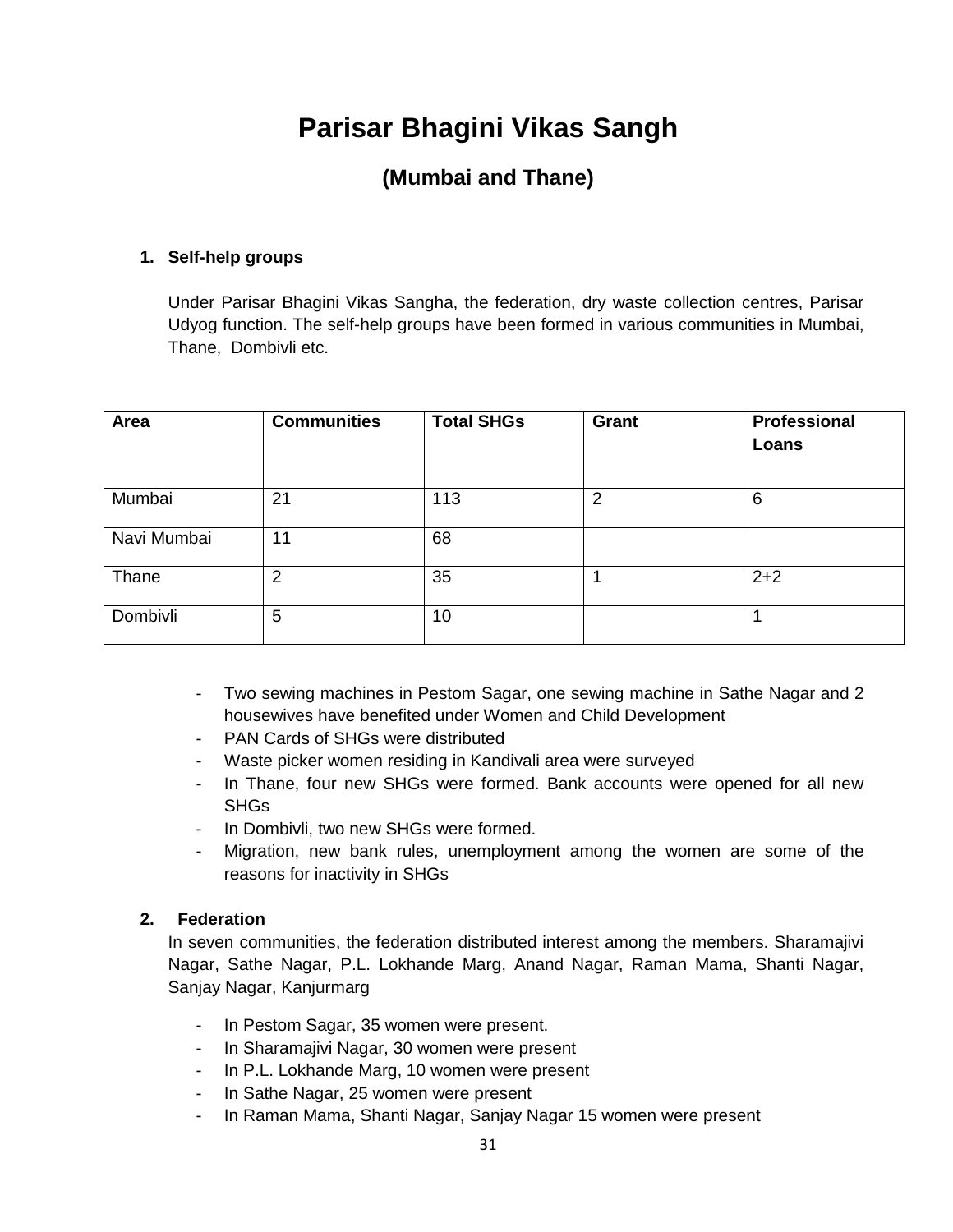- In Kanjurmarg, 30 women were present
- In Anand Nagar, 20 women were present
- In Thane, a federation committee has been formed

Parisar Bhagini Vikas Sangha was established in 2005. BMC gave us spaces to start 7 dry waste collection centres where Parisar Bhaginis and Pairsar Bhaus have been working. Bisleri International Ltd. signed a contract with Parisar Bhagini Vikas Sangha to conduct awareness sessions and plastic collection in various parts of Thane and Navi Mumbai.

After the plastic ban, waste picker women were severely affected. No one buys low value plastic. Stacks for plastic had been accumulating at the dry waste centres. As this rejected waste was not being recycled, bad odour would spread all over the centre. This reject plastic waste was purchased for a price of 4 Rs. per kilo and PBVS disposed off 24 tonnes of plastic to Shakti Plastics with support from ICPE. It is important to note that for the UNDP and Bisleri Project, 60% of the supervisory staff recruited are children of waste pickers who are all members of PBVS. Thereby, we have been trying our best to ensure that children of waste pickers do not become waste pickers themselves.

#### **3. Radhakrishna Trust, Study Centre**

Radhakrishna Trust has been helping children of waste pickers in Navi Mumbai for last few years. This year it has also started helping children of waste pickers in Thane city.

Bhim Nagar, Thane :-

With the help of Radhakrishna Trust, we are running a study centre in Bhim Nagar where we conduct daily classes for children pursuing their primary education. In total, 32 children are benefited from these study classes. The trust has also granted a scholarship of 40,000 for three children to complete their education. Along with studies, they are also taught painting, handicrafts, various games, value education, health and hygiene camps.

All festivals are celebrated at the centre. They are also explained the importance of all festivals. They are encouraged to become leaders by instilling in them lessons in leadership. To inculcate various values among them, several other sessions were arranged.

#### **Anand Nagar Study Centre (Bisleri International Ltd.)**

Parisar Bhagini Vikas Sangha with the help of Stree Mukti Sanghatana has started picking plastic bottle waste with the help of a vehicle provided by Bisleri International Ltd. With the help of the funds collected, we inaugurated a new study centre in Anand Nagar, Chembur on 31st July 2017. The children enrolled here are also provided snacks. Special attention is also provided to the health of the children enrolled here. Children from grades 1-8 who are 44 in total regularly go to this study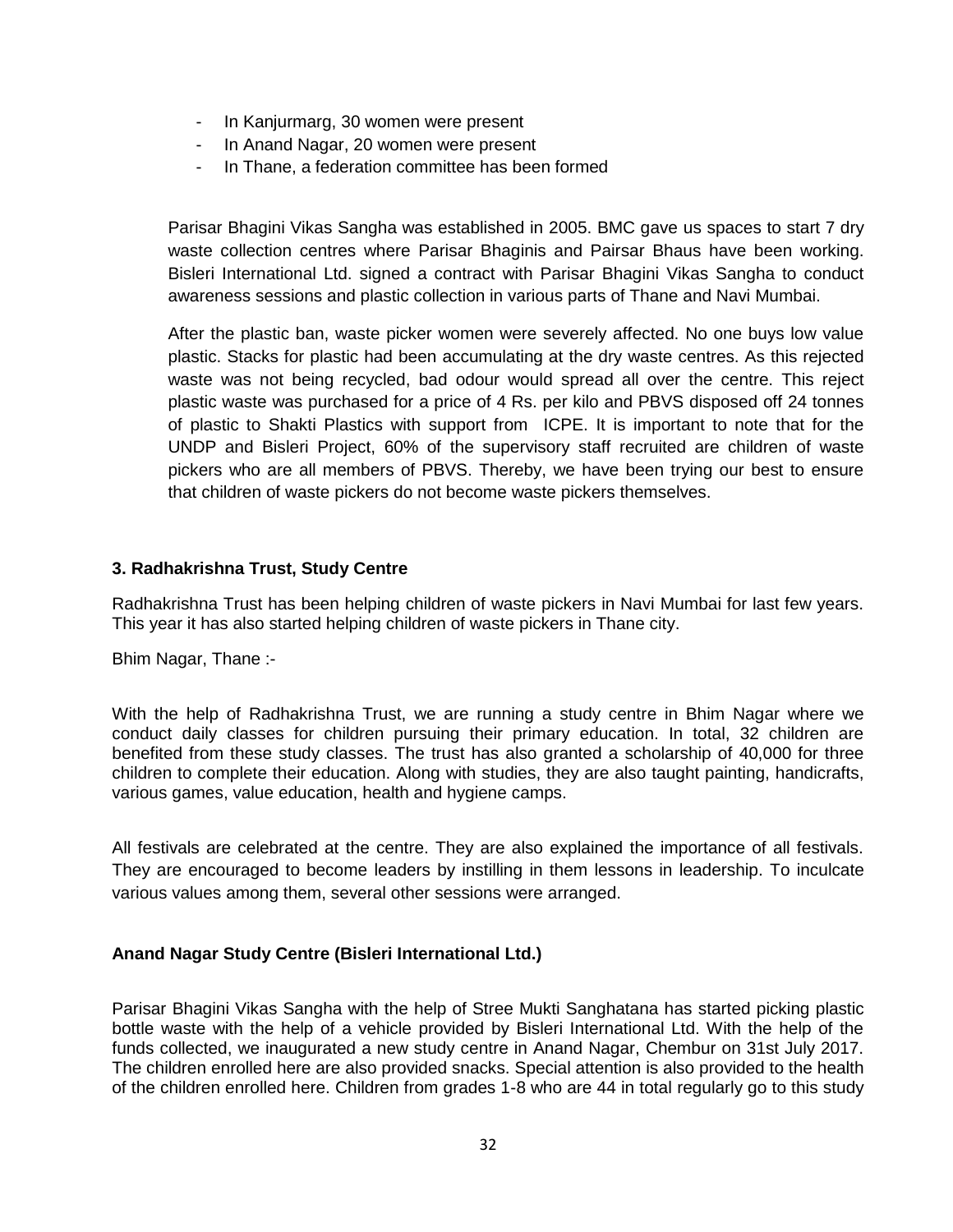centre. Along with studies, these students are also encouraged to pursue various extracurricular activities.

- 1. S.N.D.T. students also attended the study centre.
- 2. Practice exams were also conducted for the children.
- 3. Bisleri International Ltd. also invited the students to participate in the cultural programs organised by them.
- 4. Children's day was celebrated.
- 5. Republic Day was celebrated by them.
- 6. Monthly parent-teacher meetings were organised.
- 7. Children's Day was celebrated at the centre.
- 8. All important national figures were commemorated on their anniversaries.
- 9. S.N.D.T. students undertook the following activities:-
	- Calligraphy, handicrafts, painting, self-defence adnm other such workshops were conducted.
	- S.N.D.T. also organised computer literacy workshops for the students studying in the primary sections.

#### **4. Training:-**

#### **Pestom Sagar, Ghatkopar**

1. Through PACE, children in this community were given information regarding the following:

- 1. Driving
- 2. Nurse
- 3. A.C.
- 4. Fridge Repairing

2 women from Sathe Nagar, M (E) Ward were given scooty driving lessons.

#### **5. Education**

As per the government rules of the Department of Social Justice and Department of Special Assistance, Ministry of Social Justice and Empowerment (as mentioned in the circular no. इबीसी

२००८/प्र.क्र.६२/मावक-२ दि.१७/०३/२००९) mandates that Pre-Matric Scholarship shall be made available

to children of those engaged in cleaning and prone to health hazards wherein students studying in Std. 3 to Std. 10 are given Rs. 110/- per month and for 10 months 1100 + 750 (ad hoc grant) totalling it to Rs. 1850/- (Rupees One thousand eight hundred fifty only) as scholarship.

Under this scheme, caste and income is not a condition, therefore any students who fits this criteria can avail this scholarship. To ensure that only the student benefits from this scholarship, it is mandatory for each student to have a bank account of their own.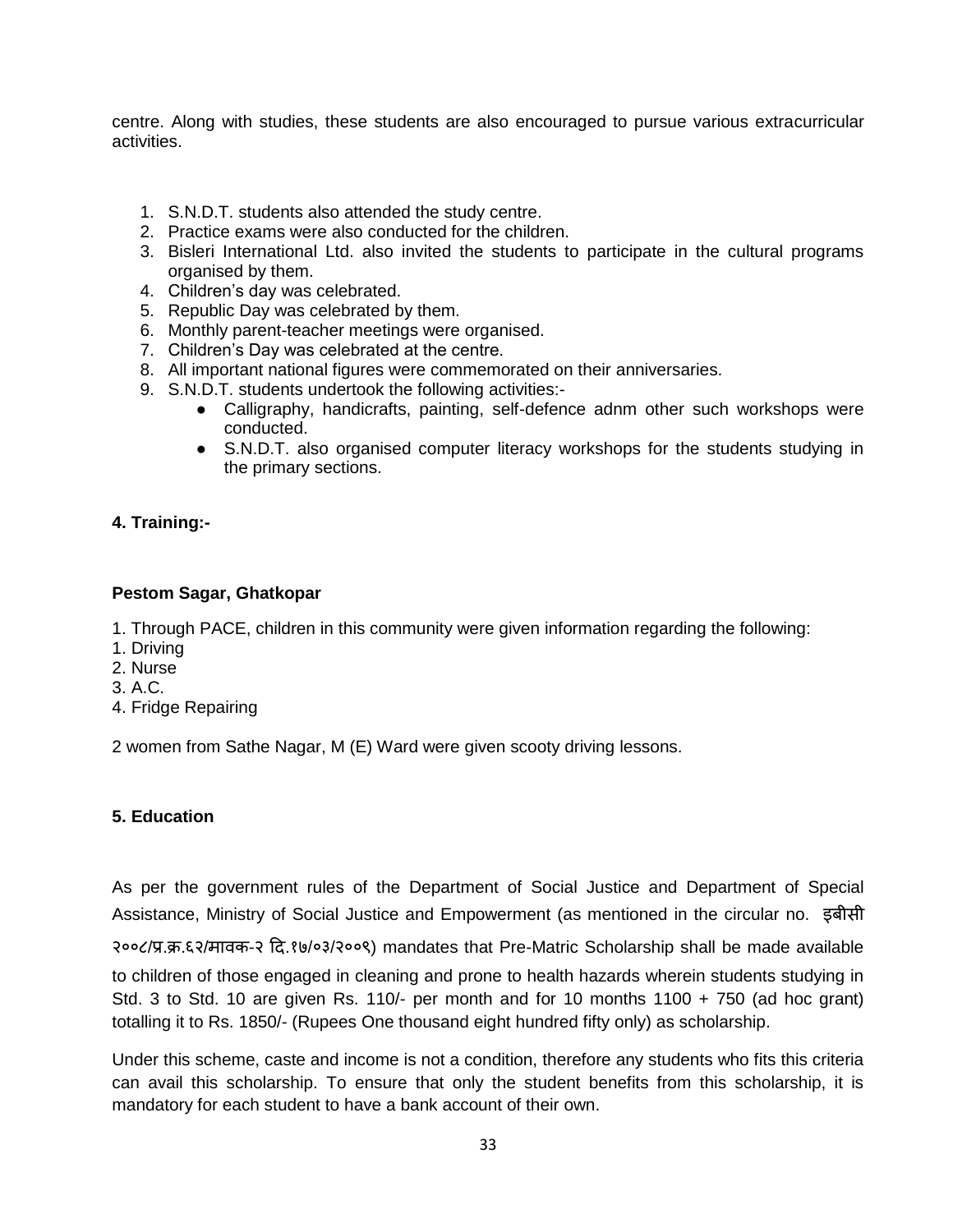To ensure that the program is implemented effectively, all schools have been given written directives to implement this scholarship. Last year, the forms for this scholarship were published online. Our organisation had submitted filled forms of several students to the Department of Social Justice. These students were not given scholarships. This year, we approached all schools, we spoke to principals regarding the importance of scholarships for children of those engaged in unclean occupations. We also told them how our organisation would help them in this process. We submitted written proposals from schools regarding these scholarships, school's documents, student's documents and various other documents to the Department of Social Justice. After transferring these documents, we also kept proofs of these documents with us. We also gave information regarding the details of 116 women engaged in cleaning and hazardous occupations who are also eligible for some provisions under the same scheme to Shramik Kamgar Sanghatana.

In Navi Mumbai we filled form of 76 women waste pickers and their children got this scholarship. RadhaKrishna Memorial trust gave scholarships to 198 children of women waste pickers in Navi Mumbai and the total donation amounted to Rs. 10,81,000/- (Rupees ten lakhs and eighty-one thousand only). In Navi Mumbai we were also able to help 100 children of women waste pickers get NMMC scholarships.

#### **6. Constitution Awareness Rally: 26th November, 2018**

Under this government, our Indian Constitution and the values it espouses have been under serious threat. Our dream of creating a nation where the Constitution which guarantees common people social, financial and political justice is drifting further away from us.

In such times, protecting and promoting the Constitution is our responsibility by saying 'We are the Children of India' as it is the responsibility of our children to ensure that the Constitution is safeguarded. The Central and state governments seem to be doing a lot of activities outside the purview of the Constitution. Therefore, at various levels in Mumbai-Maharashtra-India, those who believe in the constitution and democracy and those who believe in our Indianness like writers, poets, social activists, political parties unequivocally opposed the anti-constitution programs and decisions. In the same vein, to promote the significance of the constitution among people. To ensure that more people gain awareness about the Constitution, we arranged a Constitution Respect Day on 26th November 2018 and a Constitution Awareness Rally was also organised on the same day.

Constitution Awareness Committee organised meetings at 14 locations. 1200 Parisar Bhaginis from Mumbai, Navi Mumbai and Thane were part of this program. They all contributed Rs. 25,000/ towards the cause.

The Constitution Awareness Rally was organised to promote utmost respect and trust for the Indian constitution in our democracy. Accordingly, the committee members met. Knowledge, ideologies, experiences were exchanged. Those who sacrificed their lives in the freedom struggle, those who promoted equality, freedom, liberty, justice and fraternity in independent India and those reformers whose anniversaries are celebrated were also spoken about and the committee also decided to share their political thoughts with the people. At this program, school children also attended in large numbers. Parisar Bhaginis also sang songs and gave slogans.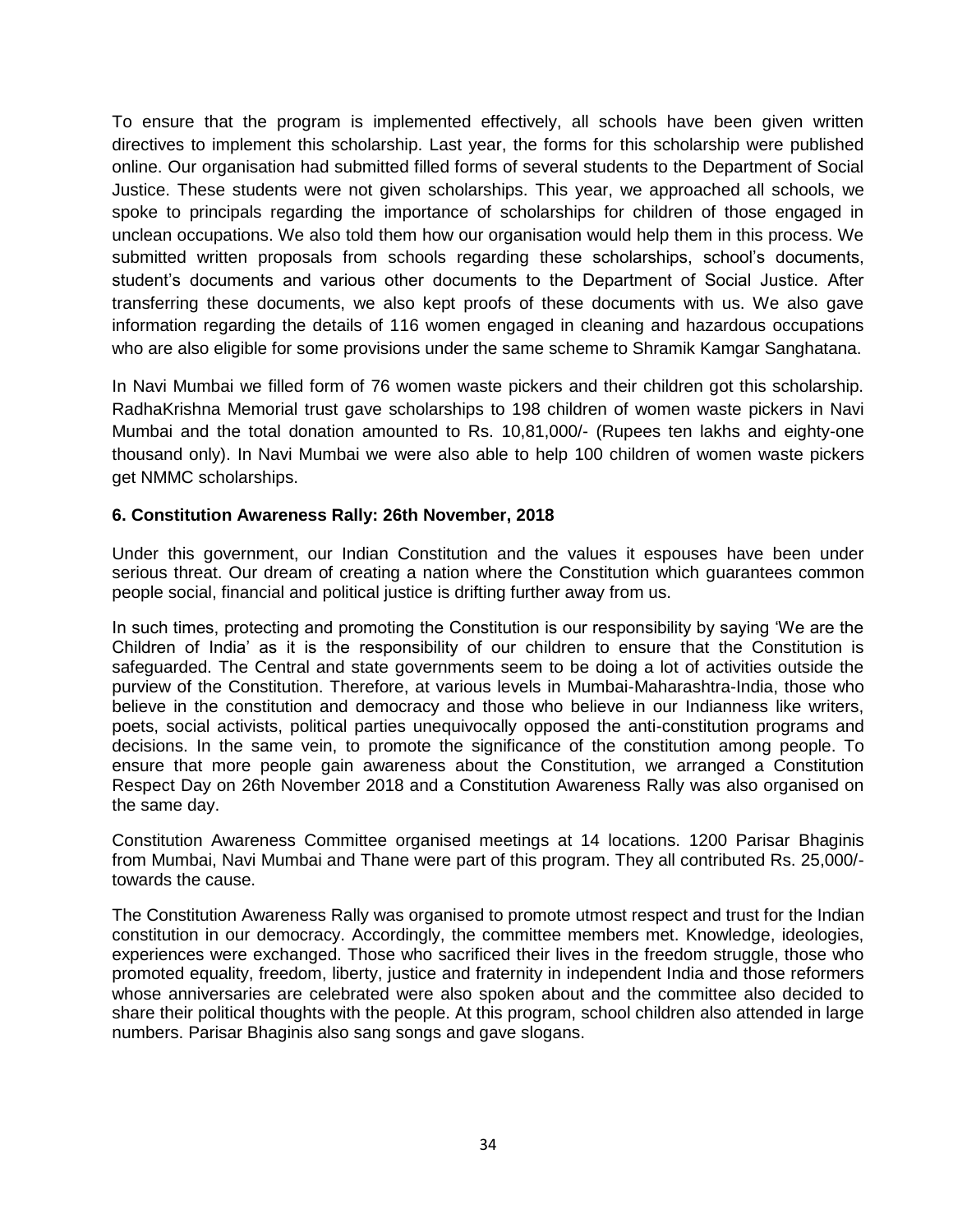## **Parisar Sakhi Vikas Sanstha**

### **(Navi Mumbai)**

In Navi Mumbai, our parisar bhaginis have been working in 10 housing complexes. Of these Kalash Udyan Housing society won Rs. 15,000/- and a citation from Navi Mumbai Municipal Corporation's swach Sarvekshan award. Niligri Society also won Rs. 1,00,000/- (Rupees One Lac Only) and a citation under the same program.

In Navi Mumbai area, SMS has collaborated with Galaxy surfactants pvt. Ltd., Radhakrishna Memorial Trust to establish 6 study centers in Sarsole, Indiranagar, Bonsari, Rabale, Digha and Shramik nagar. 194 students benefit from this study centre. SMS has also collaborated with Syntel company on E-school project in which children of women waste pickers are oriented about computers on e-tablets. The bus comes to the slum area twice a week and is equipped with tablets, wi-fi, computer and an instructor. Shri. Radhakrishna Memorial trust helped one ninety eight students with Rs. 10,81,000 (Ten lac. eighty one thousand) Forms of sixty eight students were submitted for unclean profession scholarship

- 1. Parent teacher meetings were organised to develop better understanding about parenting. Topics like Nutritious food, health and hygiene were discussed.
- 2. 167 patients were treated with the help of M.G.M. Hospital and D.Y. Patil Hospital (125)in Navi Mumbai (47), in ailments like T,B.,Cancer and Gynecological problems.
- 3. !0 compost pits were installed and 12 women started working in different societies.593 home composting baskets were distributed at various stalls and with the special efforts of our staff and members.
- 4. One member participated in wall painting workshop of Asian paints and started working as painter. Asian Paints made a short film on her.

| <b>Sr No</b>   | <b>Details of Work Done</b>                                                          | <b>Beneficiaries</b> |
|----------------|--------------------------------------------------------------------------------------|----------------------|
|                | <b>Composting Project</b>                                                            | 10 Projects          |
| $\overline{2}$ | Awareness on composting                                                              | 10                   |
| 3              | New Self Help Groups                                                                 | 04                   |
| $\overline{4}$ | Opening of new bank account for SHG                                                  | 03                   |
| 5              | <b>Ration cards</b>                                                                  | 33                   |
| 6              | <b>Income Certificate</b>                                                            | 20                   |
| $\overline{7}$ | Financial Help to needy students from Sri Ram Radhakrishnan<br><b>Memorial Trust</b> | 198                  |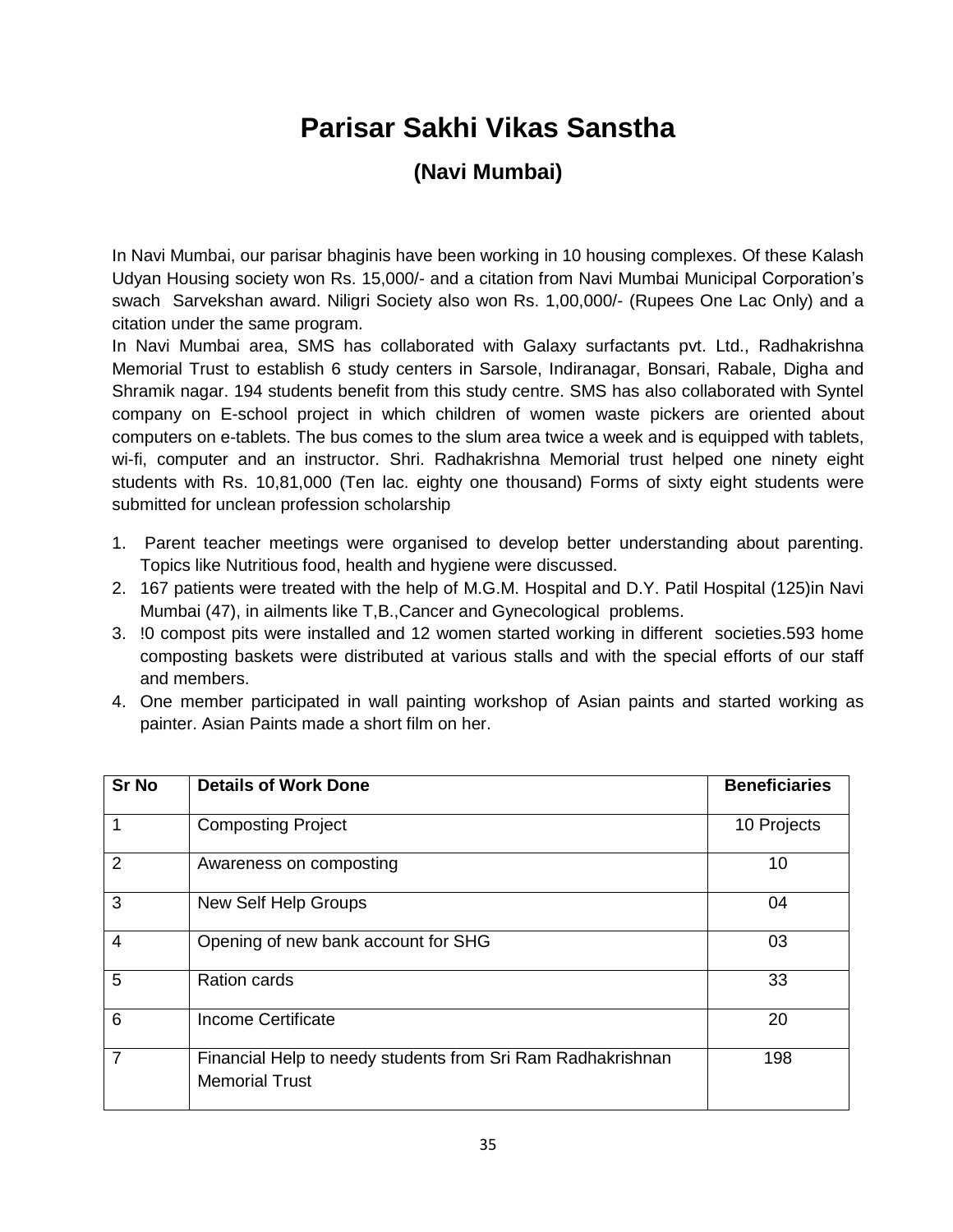| 8  | Scholarships for students whose parents work in un-hygienic<br>professions | 68  |
|----|----------------------------------------------------------------------------|-----|
| 9  | <b>NMMC Scholarships</b>                                                   | 40  |
| 10 | Cases refereed to counseling centre from waster picker<br>community        | 10  |
| 11 | Display of posters for awareness                                           | 03  |
|    | Segregation at source and composting program for municipal<br>employees    | 220 |

| <b>Sr No</b>   | <b>Type of Sickness</b>        | <b>Surgeries</b> | <b>Name of Hospital</b> |
|----------------|--------------------------------|------------------|-------------------------|
| $\mathbf{1}$   | White discharge                | $\overline{2}$   | M.G.M Vashi             |
| $\overline{2}$ | Cancer                         | 1                | M.G.M Vashi             |
| 3              | Thyroid                        | $\overline{2}$   | M.G.M Vashi             |
| $\overline{4}$ | Orthopedic                     | $\overline{2}$   | M.G.M Vashi             |
| 5              | <b>Tuberculosis</b>            | 1                | M.G.M Vashi             |
| 6              | <b>Tuberculosis</b>            | 1                | D Y Patil               |
| $\overline{7}$ | Eyes infection                 | 10               | D Y Patil               |
| 8              | Growth in nose Nasal<br>cavity | 1                | D Y Patil               |
| 9              | <b>Miscellaneous Tests</b>     | 167              |                         |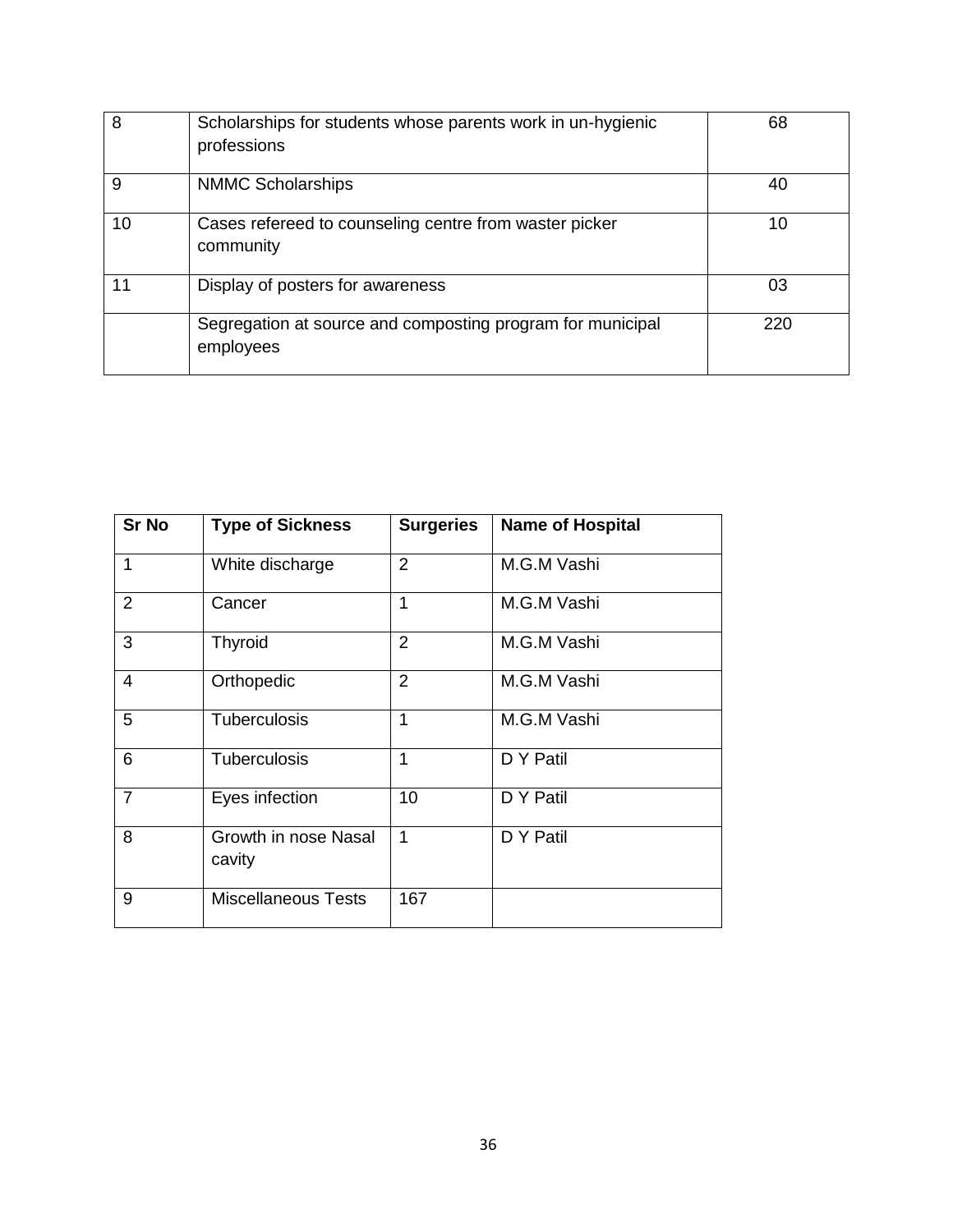### **Co-Operative Societies**

**Mumbai Marathon January 2018**: TATA Mumbai Marathon is Asia's fourth largest marathon. The marathon's management was assigned to a company called Procam. Procam contracted the waste management services to Hasiru Dala, a Bangalore based company. Hasiru Dala collaborated with Muktai G.V.S.S.S. and other cooperatives like Ramabai, Vasundhara, Amla and Yashodhara also helped in executing the waste management for this event. 61 women representatives enthusiastically participated in this exercise and made it a success. The reason women participated here is because of the respectful treatment they get. The marathon was conducted for a period of three days at Azad Maidan and this was a greatly enriching experience for them.

**BKC Jio Garden:** This year, Muktai Seva Sahakari Sanstha signed an MOU with Scrap, an event management agency to undertake waste management. This company is part of various events that are held at Jio Garden, BKC and other locations such as Mehboob Studio, Bandra. Zero waste management is undertaken by Parisar Bhaginis from our organisation. Zero waste means composting wet waste and recycling dry waste.

**Event Management Training**: To handle waste management processes at various events in the city, Muktai Seva Sahakari Sanstha has signed contracts with Scrap and Hasiru Dala. Under this contract the role of waste picker women in the event management has been highlighted along with the necessary requirements for such waste management. These contracts also mention the facilities made available to the women in these events. All this information was shared with them. Seven communities with a total of seventy women participated in this training program.

**Anushakti Nagar:** B.A.R.C. is a familiar name to all of us. Several scientists reside here. Despite that, wet and dry waste was not being segregated properly. The wet waste produced daily is more than five tonnes and the BMC even refused to collect the wet waste from the BARC premises. They were all in a dilemma as this issue had to be resolved. With Stree Mukti Sanghatana's help, they installed pits, purchased shredder machines and constructed a shed for maintaining these pits. The responsibility of maintenance was handed over to Amla Seva Sahakari Sanstha. Today, Amla cooperative maintains five composting sites with a daily input of five tonnes of wet waste. This is the largest project for our organisation. This project has given employment to two supervisors and eighteen waste picker women. We are also operating three biogas plants along with the composting units. In total, 42 women have been employed at several small residential complexes and some institutions like BARC and TIFR where they are running compost pits and involved in housekeeping activities.